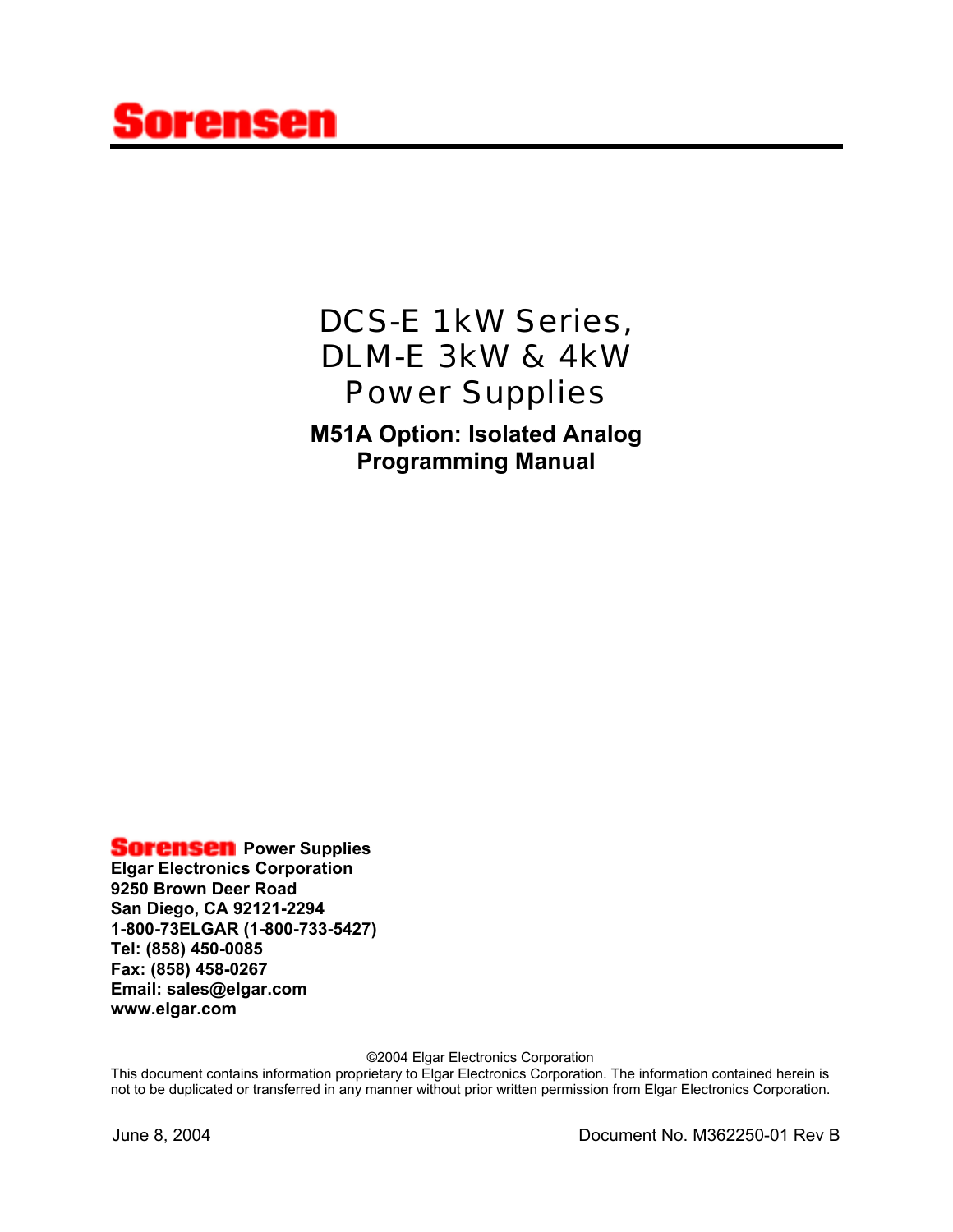# SAFETY NOTICE

Before applying power to the system, verify that the instrument is configured properly for the user's particular application.



*Hazardous voltages may be present when covers are removed. Qualified personnel must use extreme caution when servicing this equipment. Circuit boards, test points, and output voltages also may be floating with respect to chassis ground.*

Installation and servicing must be performed by qualified personnel who are aware of dealing properly with attendant hazards. This includes such simple tasks as fuse verification.

**Ensure that the AC power line ground is connected properly to the chassis.** Similarly, other power ground lines including those to application and maintenance equipment must be grounded properly for both personnel and equipment safety.

Always ensure that facility AC input power is de-energized prior to connecting or disconnecting any cable.

In normal operation, the operator does not have access to hazardous voltages within the chassis. However, depending on the user's application configuration, **HIGH VOLTAGES HAZARDOUS TO HUMAN SAFETY** may be normally generated on the output terminals. The customer/user must ensure that the output power lines are labeled properly as to the safety hazards and that any inadvertent contact with hazardous voltages is eliminated.

Guard against risks of electrical shock during open cover checks by not touching any portion of the electrical circuits. Even when power is off, capacitors may retain an electrical charge. Use safety glasses during open cover checks to avoid personal injury by any sudden component failure.

Some circuits are live even with the front panel switch turned off. Service, fuse verification, and connection of wiring to the chassis must be accomplished at least five minutes after power has been removed via external means; all circuits and/or terminals to be touched must be safety grounded to the chassis.

These operating instructions form an integral part of the equipment and must be available to the operating personnel at all times. All the safety instructions and advice notes are to be followed.

Neither Elgar Electronics Corporation, San Diego, California, USA, nor any of the subsidiary sales organizations can accept any responsibility for incidental or consequential injury of personnel, or loss or damage of equipment or material that results from improper use of the equipment and accessories.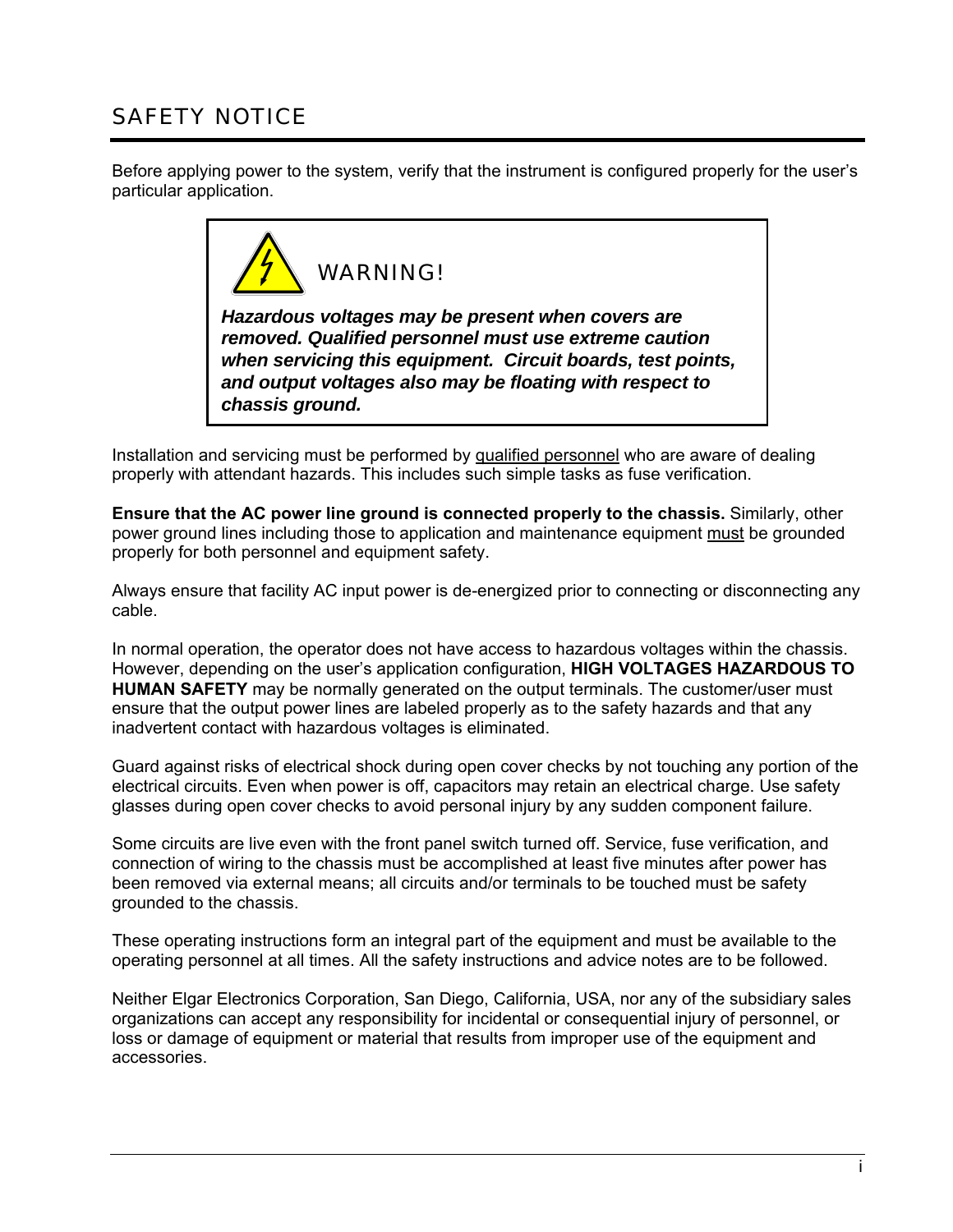#### **SAFETY SYMBOLS**

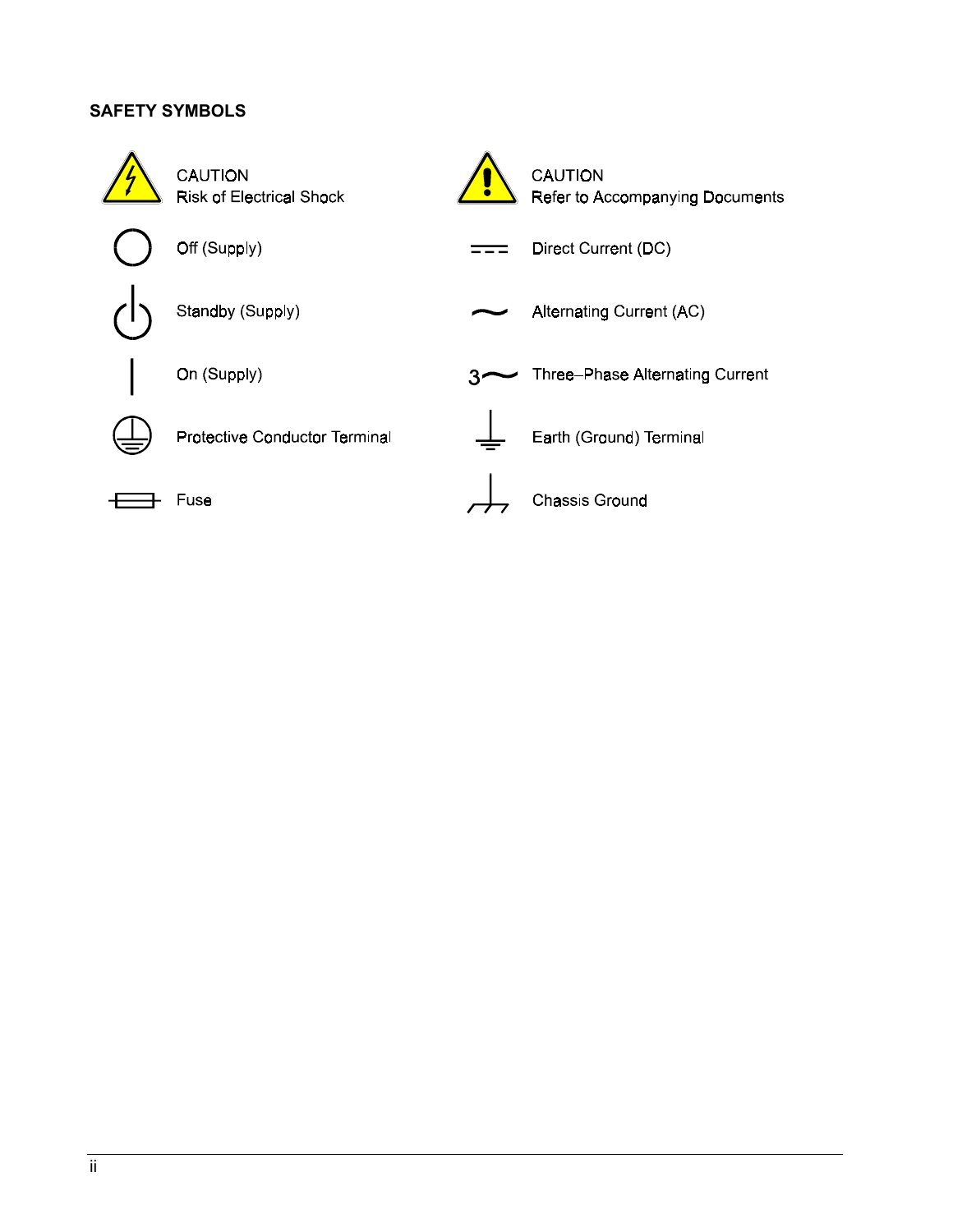# ELGAR FIVE–YEAR WARRANTY

Elgar Electronics Corporation (hereinafter referred to as Elgar) warrants its products to be free from defects in material and workmanship. This warranty is effective for one year from the date of shipment of the product to the original purchaser. Liability of Elgar under this warranty shall exist provided that:

- the Buyer exposes the product to normal use and service and provides normal maintenance on the product;
- Elgar is promptly notified of defects by the Buyer and that notification occurs within the warranty period;
- the Buyer receives a Return Material Authorization (RMA) number from Elgar's Repair Department prior to the return of the product to Elgar for repair, phone 800-73-ELGAR (800-733-5427), ext. 2295;
- the Buyer returns the defective product in the original, or equivalent, shipping container;
- if, upon examination of such product by Elgar it is disclosed that, in fact, a defect in materials and/or workmanship does exist, that the defect in the product was not caused by improper conditions, misuse, or negligence; and,
- that Elgar QA seal and nameplates have not been altered or removed and the equipment has not been repaired or modified by anyone other than Elgar authorized personnel.

This warranty is exclusive and in lieu of all other warranties, expressed or implied, including, but not limited to, implied warranties of merchantability and fitness of the product to a particular purpose. Elgar, its agents, or representatives shall in no circumstance be liable for any direct, indirect, special, penal, or consequential loss or damage of any nature resulting from the malfunction of the product. Remedies under this warranty are expressly limited to repair or replacement of the product.

#### CONDITIONS OF WARRANTY

- To return a defective product, contact an Elgar representative or the Elgar factory for an RMA number. Unauthorized returns will not be accepted and will be returned at the shipper's expense.
- For Elgar products found to be defective within thirty days of receipt by the original purchaser, Elgar will absorb all ground freight charges for the repair. Products found defective within the warranty period, but beyond the initial thirty-day period, should be returned prepaid to Elgar for repair. Elgar will repair the unit and return it by ground freight pre-paid.
- Normal warranty service is performed at Elgar during the weekday hours of 7:30 am to 4:30 pm Pacific time. Warranty repair work requested to be accomplished outside of normal working hours will be subject to Elgar non-warranty service rates.
- Warranty field service is available on an emergency basis. Travel expenses (travel time, per diem expense, and related air fare) are the responsibility of the Buyer. A Buyer purchase order is required by Elgar prior to scheduling.
- A returned product found, upon inspection by Elgar, to be in specification is subject to an inspection fee and applicable freight charges.
- Equipment purchased in the United States carries only a United States warranty for which repair must be accomplished at the Elgar factory.



*Committed to Quality...Striving for Excellence*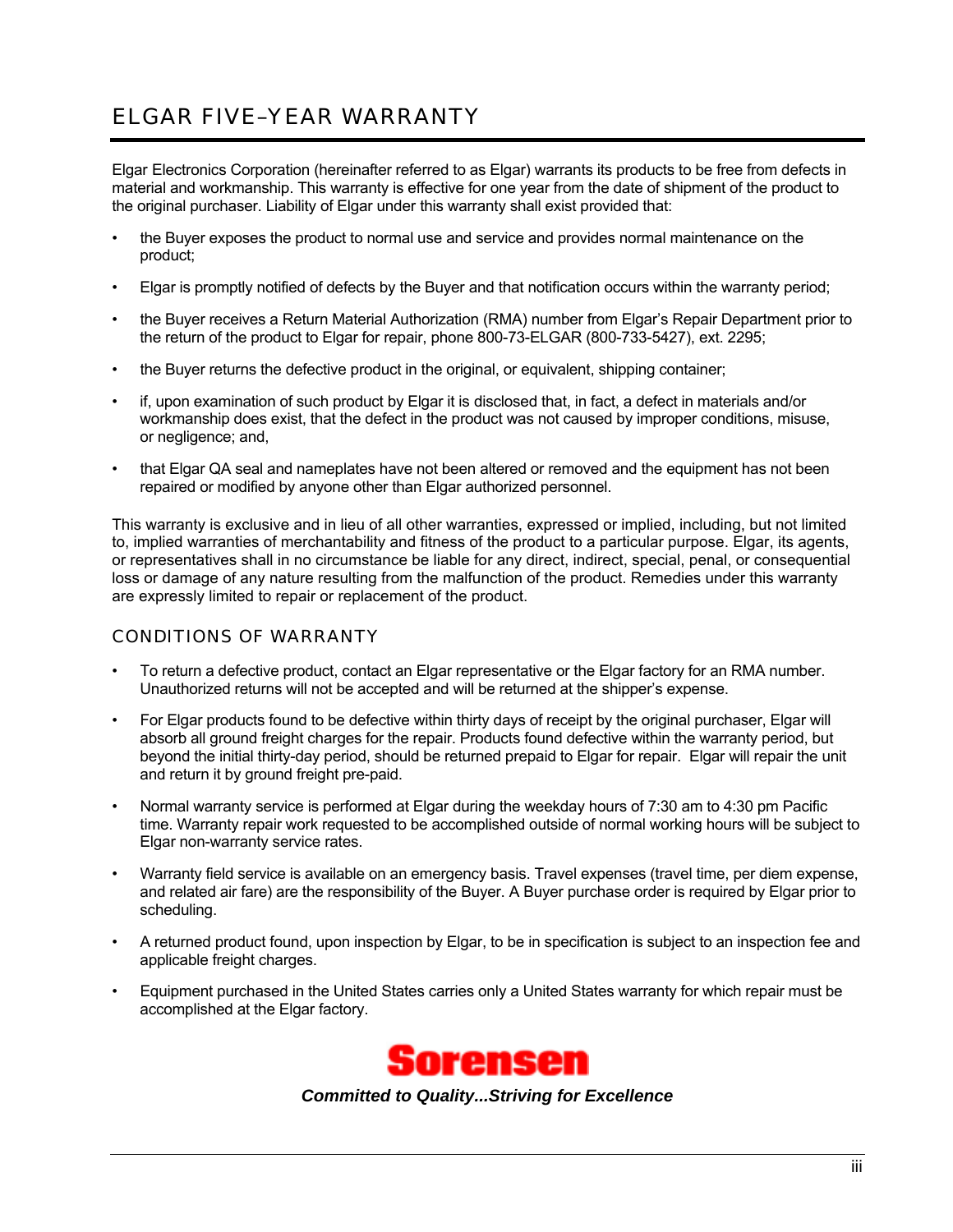# **CONTENTS**

| 1.1 |        |                                                           |  |
|-----|--------|-----------------------------------------------------------|--|
| 1.2 |        |                                                           |  |
| 1.3 |        |                                                           |  |
|     | 1.3.1  |                                                           |  |
|     | 1.3.2  |                                                           |  |
|     |        | SECTION 2 ISOLATED ANALOG PROGRAMMER OPERATION 2-1        |  |
| 2.1 |        |                                                           |  |
|     | 2.1.1  |                                                           |  |
| 2.2 |        |                                                           |  |
|     | 2.2.1  |                                                           |  |
| 2.3 |        |                                                           |  |
|     | 2.3.1  |                                                           |  |
|     | 2.3.2  |                                                           |  |
|     | 2.3.3  |                                                           |  |
|     | 2.3.4  |                                                           |  |
|     | 2.3.5  |                                                           |  |
|     | 2.3.6  |                                                           |  |
|     | 2.3.7  | 4-20mA Current Source Programming of Output Voltage  2-13 |  |
|     | 2.3.8  | 4-20mA Current Source Programming of Output Current 2-14  |  |
|     | 2.3.9  |                                                           |  |
|     | 2.3.10 |                                                           |  |
|     | 2.3.11 |                                                           |  |
|     | 2.3.12 |                                                           |  |
| 2.4 |        |                                                           |  |
| 2.5 |        |                                                           |  |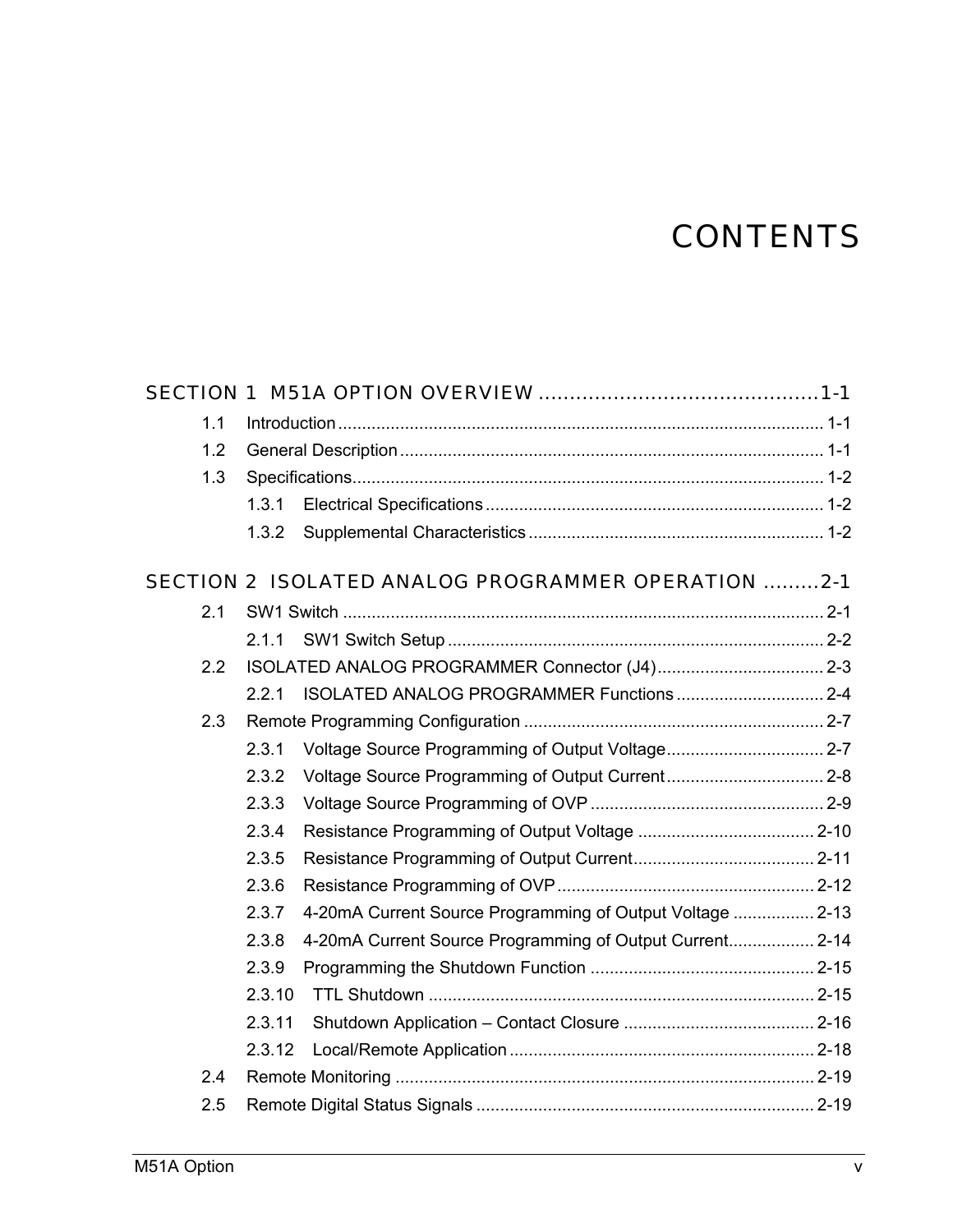## LIST OF TABLES

| Table 2-2. ISOLATED ANALOG PROGRAMMER Connector Pinout 2-3 |  |
|------------------------------------------------------------|--|
|                                                            |  |
|                                                            |  |

## LIST OF FIGURES

| Figure 2-1. Rear Panel View, DLM-E Series 3kW and 4kW Power Supply  2-2    |          |
|----------------------------------------------------------------------------|----------|
|                                                                            |          |
|                                                                            |          |
| Figure 2–4. Using Shutdown with Contact Closure of a Normally OPEN Relay   |          |
| Figure 2–5. Using Shutdown with Contact Closure of a Normally OPEN Relay   |          |
| Figure 2–6. Using Shutdown with Contact Closure of a Normally CLOSED Relay | $2 - 17$ |
|                                                                            |          |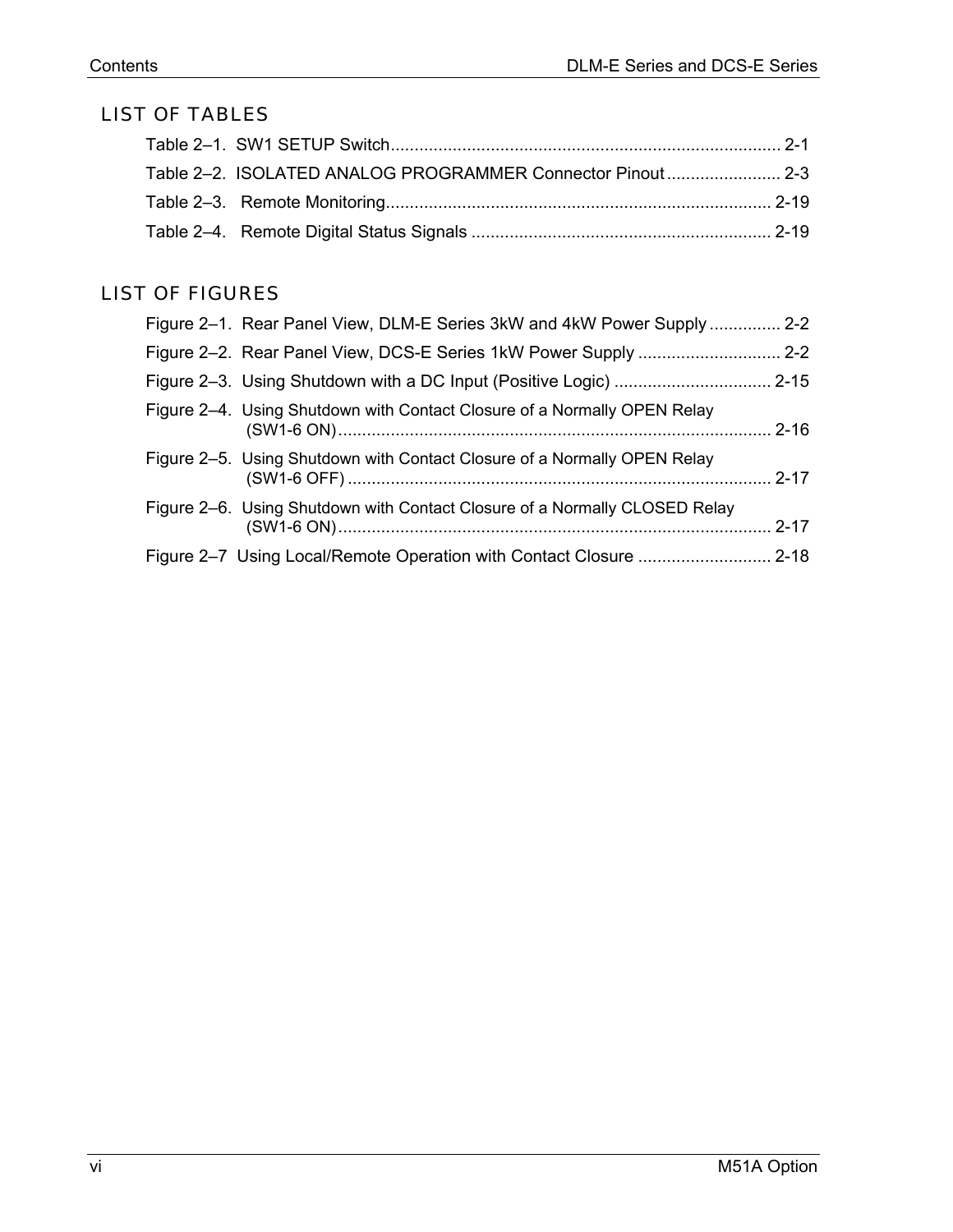# SECTION 1 M51A OPTION OVERVIEW

## <span id="page-6-0"></span>1.1 Introduction

This manual is to be used in conjunction with the *DCS-E 1kW Series & DCS-E 1.2kW Series DC Power Supplies Operation Manual*, Sorensen Document No. M362500-01 and the *DLM-E 3Kw & 4Kw Series Power Supplies Operation Manual,* Sorensen Document No. M362000-01.

The Sorensen M51A Option provides a remote isolated analog programming interface, which has safety isolation from the output terminals. This allows the remote analog interface to be connected to user–accessible, Safety Extra Low Voltage, (SELV) control circuits, even though the output terminals are floated at a high potential with respect to the chassis.

#### 1.2 General Description

The M51A Option provides isolation for all programming, monitoring, and digital I/O signals that are available through the standard rear panel analog interface connector. This isolation barrier eliminates the connection that exists in the standard models between the non-isolated remote interface circuits and the power supplies output return (negative) terminal. All control and monitoring signals on the M51A option are optically coupled from the power supply output, and can are user accessible irrespective of the float potentials that could exist at the output terminals.

The M51A Option provides a full complement of programming, monitoring, and control functions. Remote programming is available for output voltage, current, and overvoltage protection (OVP). Analog output monitor signals are available for the output voltage and current. Digital I/O signals provide indication of the operational state, and a means of enabling the remote interface and the output.

The type and range of the control and monitor signals are user-selectable with a rear panel setup switch and connector jumpers. The output voltage, current, and OVP can be programmed with a 0-5VDC, 0-10VDC, or 0-5kΩ resistance; in addition, the output voltage and current can be programmed with 4-20mA signals. The output voltage and current monitors can produce 0-5VDC, 0-10VDC, or 4-20mA signals. Isolated 1mA current sources are provided to facilitate the utilization of 0-5kΩ programming resistances.

Except for the isolated remote analog interface, the installation and operation of the power supplies remains as presented in the Operation Manual. The following sections provide a detailed description of the new features and the differences in operation.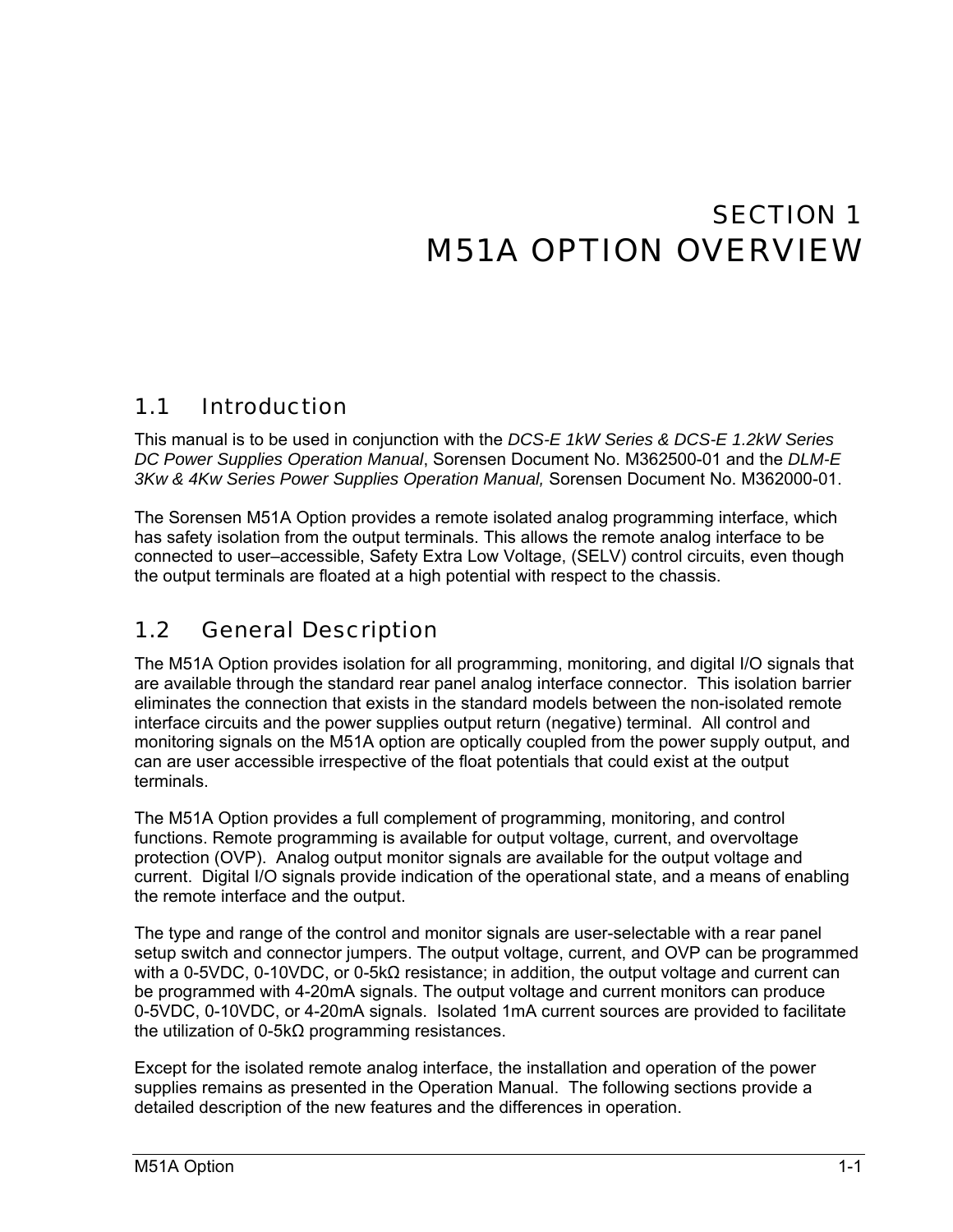## <span id="page-7-0"></span>1.3 Specifications

#### 1.3.1 Electrical Specifications

#### **Remote Voltage Programming Accuracy, 0-5/10V Inputs:**

 Output Voltage: 0.5% of Vmax Output Current: 0.75% of Imax OVP: 1.0% of 1.1 X Vmax

#### **Remote 4-20 mA Programming Accuracy:**

 Output Voltage: 1.0% of Vmax Output Current: 1.0% of Imax Burden voltage of 6.25 VDC (312.5 ohms nominal)

#### 1.3.2 Supplemental Characteristics

#### **Remote Resistance Programming Accuracy, 0-5kΩ Input:**

 Output Voltage: 1.0% of Vmax Output Current: 1.5% of Imax  $OVP: 1.5\%$  of 1.1 X Vmax

#### **Remote Monitor Accuracy:**

 Output Voltage, 0-5/10V ranges: 0.5% of Vmax Output Voltage, 4-20mA: 1.0% of Vmax Output Current, 0-5/10V ranges: 0.75% of Imax Output Current, 4-20mA: 1.0% of Imax

#### **Electrical Isolation:**

500 VDC from all isolated inputs to supply output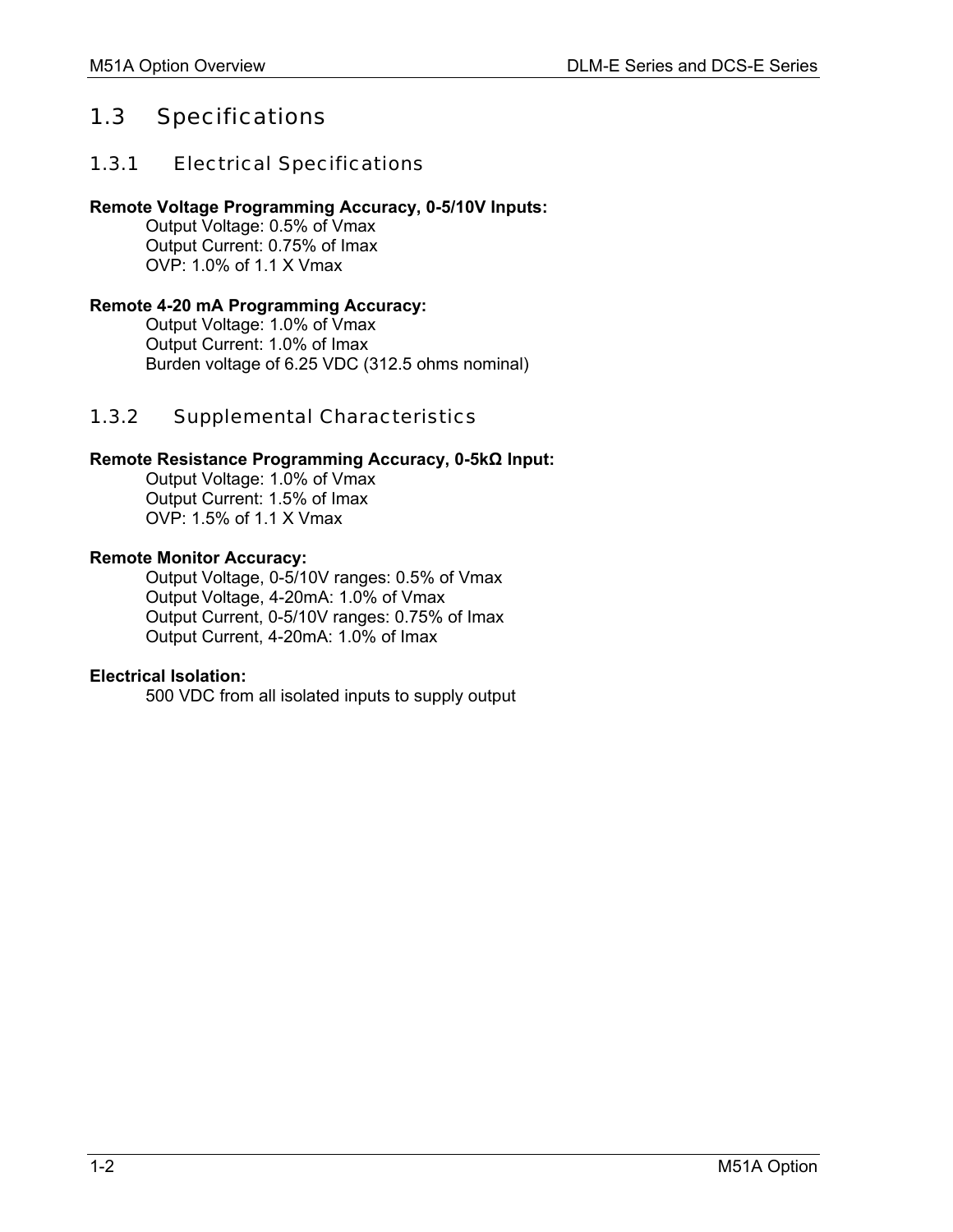# <span id="page-8-0"></span>SECTION 2 ISOLATED ANALOG PROGRAMMER OPERATION

#### 2.1 SW1 Switch

The SW1 SETUP switch is accessible from the rear panel of the unit. It provides user selection of the programming/monitoring ranges and shutdown logic signal level. Setting a switch to the 1 or 0 position changes a range. The factory default settings are shown below.

Refer to [Figure 2–1](#page-9-0) for a rear panel view of the DLM-E 3kW and 4kW models. Refer to [Figure 2–2](#page-9-0) for a rear panel view of the DCS-E 1kW models.

| <b>Switch</b><br><b>Position</b> | <b>Function</b>                               | OFF (0) Position         | ON (1) Position      |
|----------------------------------|-----------------------------------------------|--------------------------|----------------------|
| 1                                | <b>Voltage Programming</b><br>Range Select    | 0-10 VDC                 | * 0-5 VDC, 4-20mA    |
| $\overline{2}$                   | <b>Current Programming</b><br>Range Select    | 0-10 VDC                 | * 0-5 VDC, 4-20mA    |
| 3                                | <b>OVP Programming</b><br>Range Select        | 0-10 VDC                 | $*$ 0-5 VDC          |
| 4                                | <b>Output Voltage Monitor</b><br>Range Select | $*$ 0-5 VDC              | 0-10 VDC             |
| 5                                | <b>Output Current Monitor</b><br>Range Select | * 0-5 VDC                | 0-10 VDC             |
| 6                                | Remote ON-OFF Level<br><b>Select</b>          | <b>Active Low Signal</b> | * Active High Signal |

*\* Indicates default settings* 

#### *Table 2–1. SW1 SETUP Switch*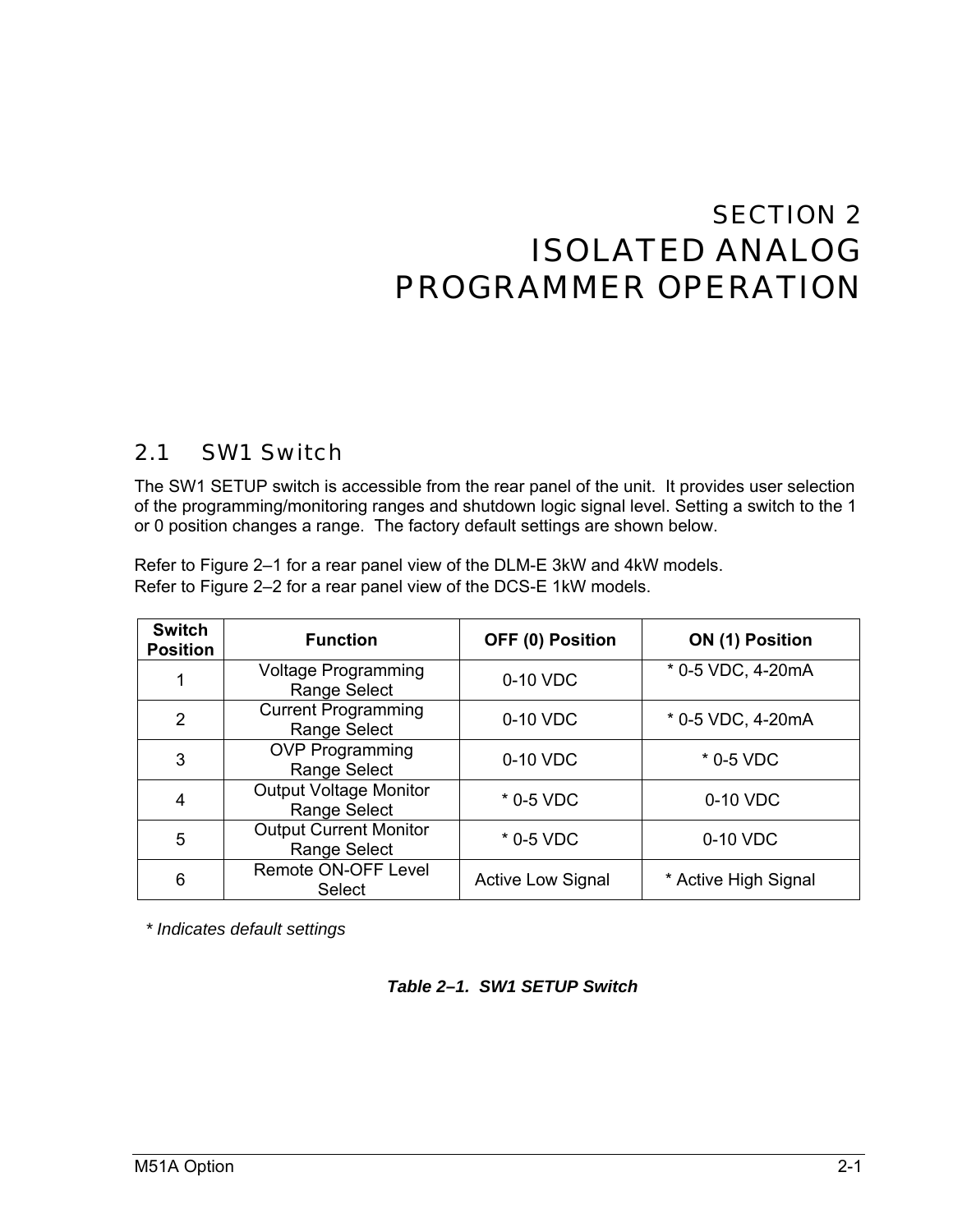## <span id="page-9-0"></span>2.1.1 SW1 Switch Setup

The following sections describe the functions of the various switch positions:

**Voltage Programming Range Select (V PROG): SW1-1**, ON (1) position, selects 0-5VDC programming range for the output voltage. Must also be set to ON (1) position when the Isolated Analog Programmer is wired for 4-20mA input programming. OFF (0) position, selects 0- 10VDC programming for the output voltage.

**Current Programming Range Select (I PROG): SW1-2**, ON (1) position selects 0-5VDC programming range for the output current. Must also be set to ON (1) position when the Isolated Analog Programmer is wired for 4-20mA input programming. OFF (0) position, selects 0-10VDC programming for the output voltage.

**OVP Programming Range Select (OVP PROG): SW1-3,** ON (1) position selects 0-5VDC programming of OVP threshold. OFF (0) position, selects 0-10VDC programming for OVP threshold.

**Output Voltage Monitor Range Select (V MON): SW1-4**, ON (1) position selects 0-10VDC range for readback of output voltage. OFF (0) position selects 0-5VDC readback of output voltage. 4-20mA readback for output voltage is independent of the position of this switch.

**Output Current Monitor Range Select (I MON): SW1-5**, ON (1) position selects 0-10VDC range for readback of output current. OFF (0) position selects 0-5VDC readback of output current. 4-20mA readback for output current is independent of the position of this switch.

**Remote ON-OFF Level Select (S/D): SW1-6**, ON (1) position selects ACTIVE-HIGH logic level for disabling the output with the S/D signal of the Isolated Analog Programmer connector. OFF (0) position selects the ACTIVE-LOW logic level for disabling the output with the S/D signal of the Isolated Analog connector.



*Figure 2–1. Rear Panel View, DLM-E Series 3kW and 4kW Power Supply* 



*Figure 2–2. Rear Panel View, DCS-E Series 1kW Power Supply*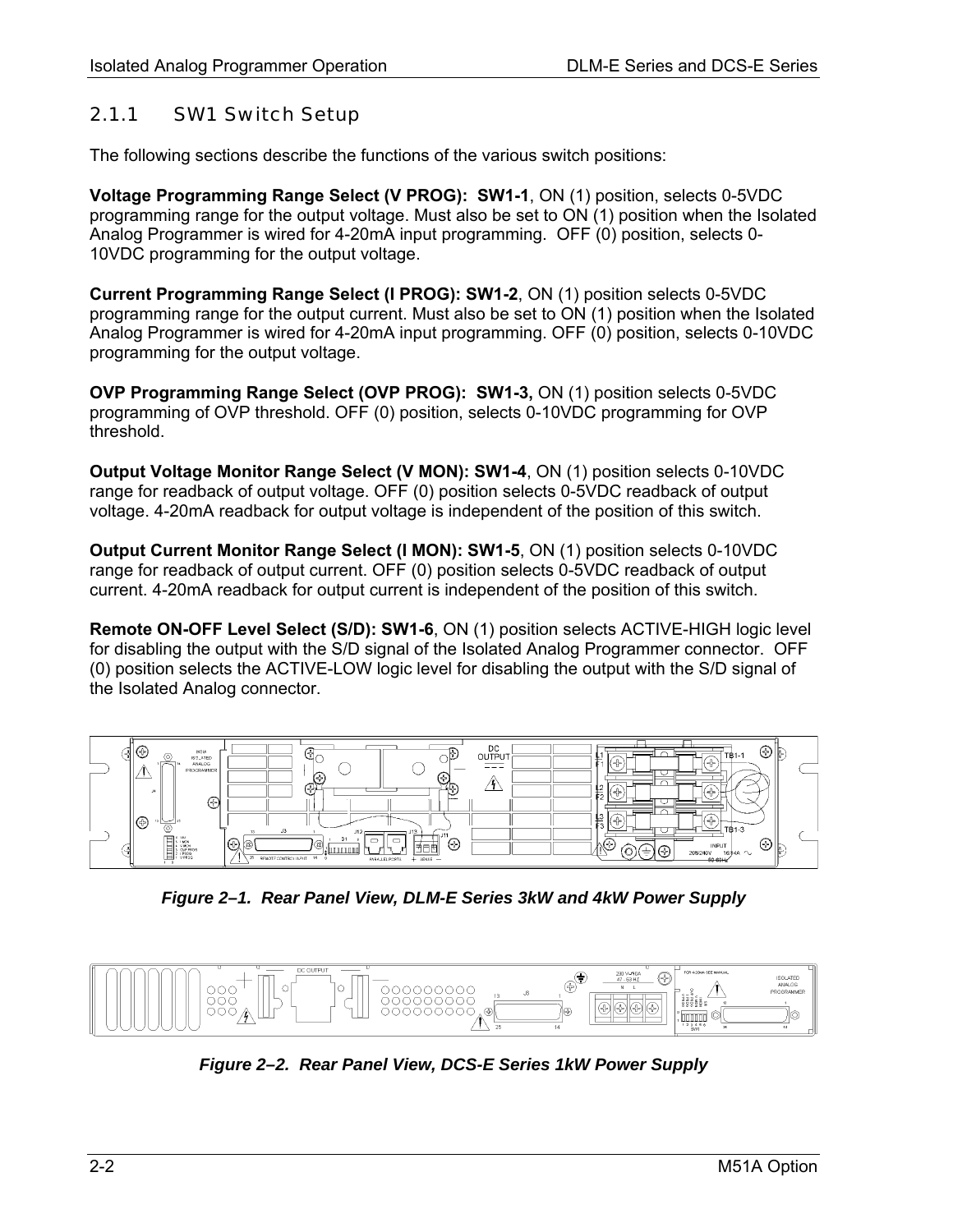# <span id="page-10-0"></span>2.2 ISOLATED ANALOG PROGRAMMER Connector (J4)

The ISOLATED ANALOG PROGRAMMER connector is a 25-position female Subminiature-D type. The table below defines each pins function.

| Pin            | <b>Function</b>                                              |
|----------------|--------------------------------------------------------------|
| 1              | <b>ANALOG-CONTROL input</b>                                  |
| $\overline{2}$ | <b>Isolated Analog Common</b>                                |
| 3              | OVP programming input                                        |
| 4              | Voltage monitor output, 4-20mA                               |
| 5              | <b>VOLTAGE-MODE status output</b>                            |
| 6              | <b>Isolated Analog Common</b>                                |
| $\overline{7}$ | Current monitor output, 0-5/10V                              |
| 8              | 4-20mA voltage programming offset signal (-2.5VDC)           |
| 9              | Voltage programming input, 0-5/10V                           |
| 10             | Current programming input, 0-5/10V                           |
| 11             | 4-20mA current programming offset signal (-2.5VDC)           |
| 12             | <b>Isolated Analog Common</b>                                |
| 13             | Return for 4-20mA current programming signal                 |
| 14             | Shut-Down input                                              |
| 15             | Auxiliary 16VDC output (+)                                   |
| 16             | OVP resistance programming output, 1mA source                |
| 17             | OVP status output                                            |
| 18             | <b>FAULT status output</b>                                   |
| 19             | Voltage monitor output, 0-5/10V                              |
| 20             | Input for 4-20mA current programming offset signal (-2.5VDC) |
| 21             | Voltage resistance programming output, 1mA source            |
| 22             | Current resistance programming output, 1mA source            |
| 23             | Input for 4-20mA current programming offset signal (-2.5VDC) |
| 24             | Current monitor output, 4-20mA                               |
| 25             | Return for 4-20mA voltage programming                        |

#### *Table 2–2. ISOLATED ANALOG PROGRAMMER Connector Pinout*



#### CAUTION

*The signals of the ISOLATED ANALOG PROGRAMMER have an internal connection to chassis ground. Damage could result if the voltage from signal returns, Pin-2, 6, 12, 13, and 25 to chassis ground exceeds 60VDC.*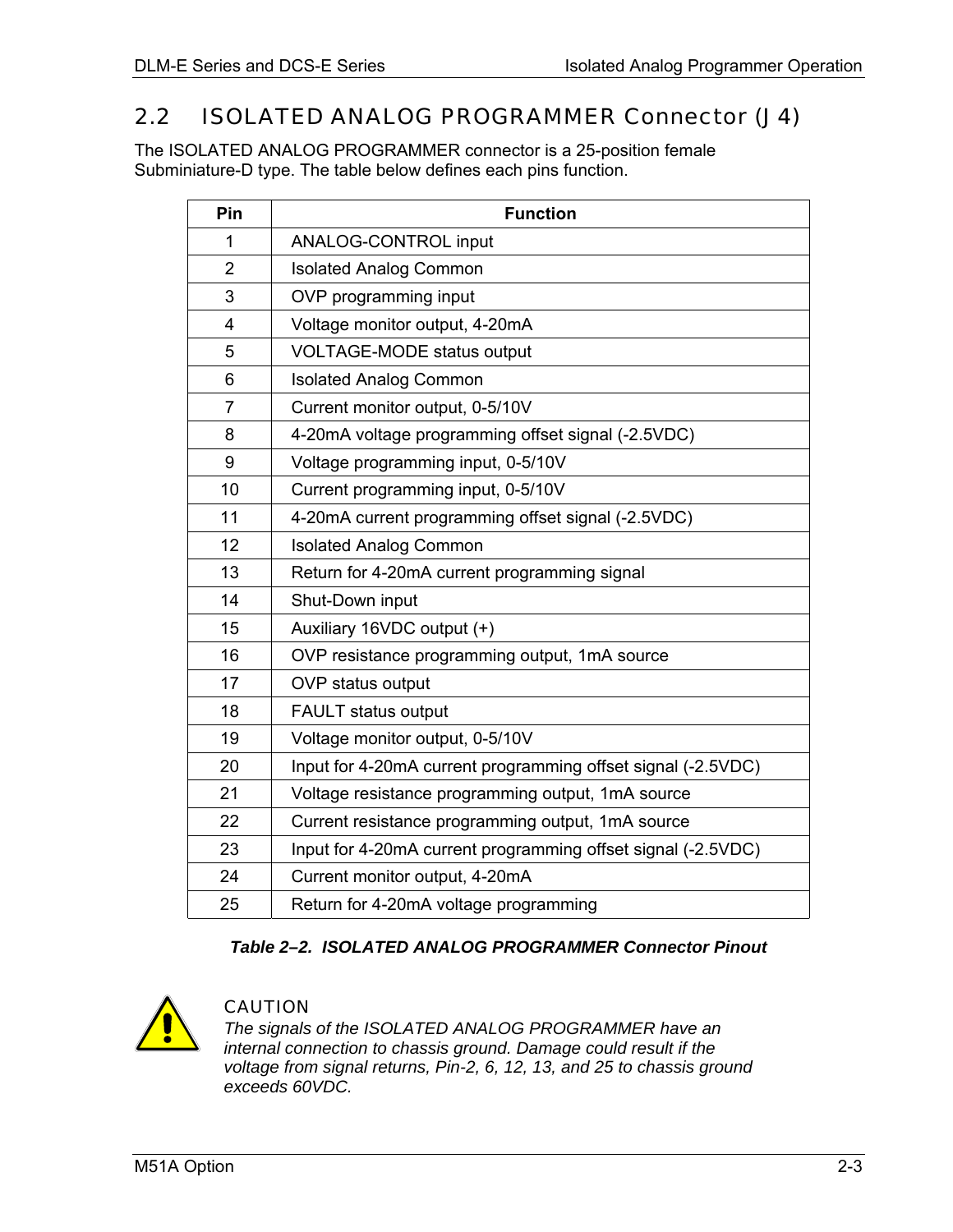### <span id="page-11-0"></span>2.2.1 ISOLATED ANALOG PROGRAMMER Functions

The following sections describe the functions of the various signals of the ISOLATED ANALOG Programmer. Circuit is SELV, and all connections have electrical isolation from the output of the unit. Pin numbers correspond to the rear panel J4 connector pin out of [Table 2–2.](#page-10-0)

#### **Digital Control Input Signals**

**ANALOG-CONTROL (Remote/Local): Pin-1**, enables remote analog programming with an active-low logic level. When a low level is applied, the supply will power-up with the analog interface in control of the output voltage. When high, the power supply will be in local control mode. Signal return is at J4-2.

**EXTERNAL SHUT DOWN (S/D): Pin-14**, disables the output when applied and supply is working in the Remote Control mode. Logic level can be selected with switch SW1-6 to be active high or low. Signal return is at J4-2.

#### **Digital Control Status Output Signals**

**VOLTAGE-MODE: Pin-5**, nominal 5VDC logic level indicates operation in constant-voltage mode. Low logic level indicates operation in constant current mode. Signal return is at J4-2.

**OVP: Pin-17**, nominal 5VDC logic level indicates that the output has been disabled because of overvoltage protection. Signal return is at J4-2.

**FAULT: Pin-18**, nominal 5VDC logic level indicates that the output is disabled because of an over temperature or shutdown fault. Signal return is at J4-2.

#### **Analog Monitor Signals**

**VOLTAGE MONITOR, 0-5/10V: Pin-19,** provides an analog readback of the output voltage with a 0-5VDC or 0-10VDC signal (user selectable with switch SW1-4) indicating 0-100% of full scale output. Signal is referenced to J4-6.

**VOLTAGE MONITOR, 4-20mA: Pin-4,** provides an analog readback of the output voltage with a 4-20mA signal indicating 0-100% of full scale output. Signal return for the 4-20mA current is J4-6.

**CURRENT MONITOR, 0-5/10V: Pin-7,** provides an analog readback of the output current with a 0-5VDC or 0-10VDC signal (user selectable with switch SW1-5) indicating 0-100% of full scale output. Signal return is at J4-6.

**CURRENT MONITOR, 4-20mA: Pin-24**, provides an analog readback of the output current with a 4-20mA signal indicating 0-100% of full scale output. Signal return for the 4-20mA current is J4-6.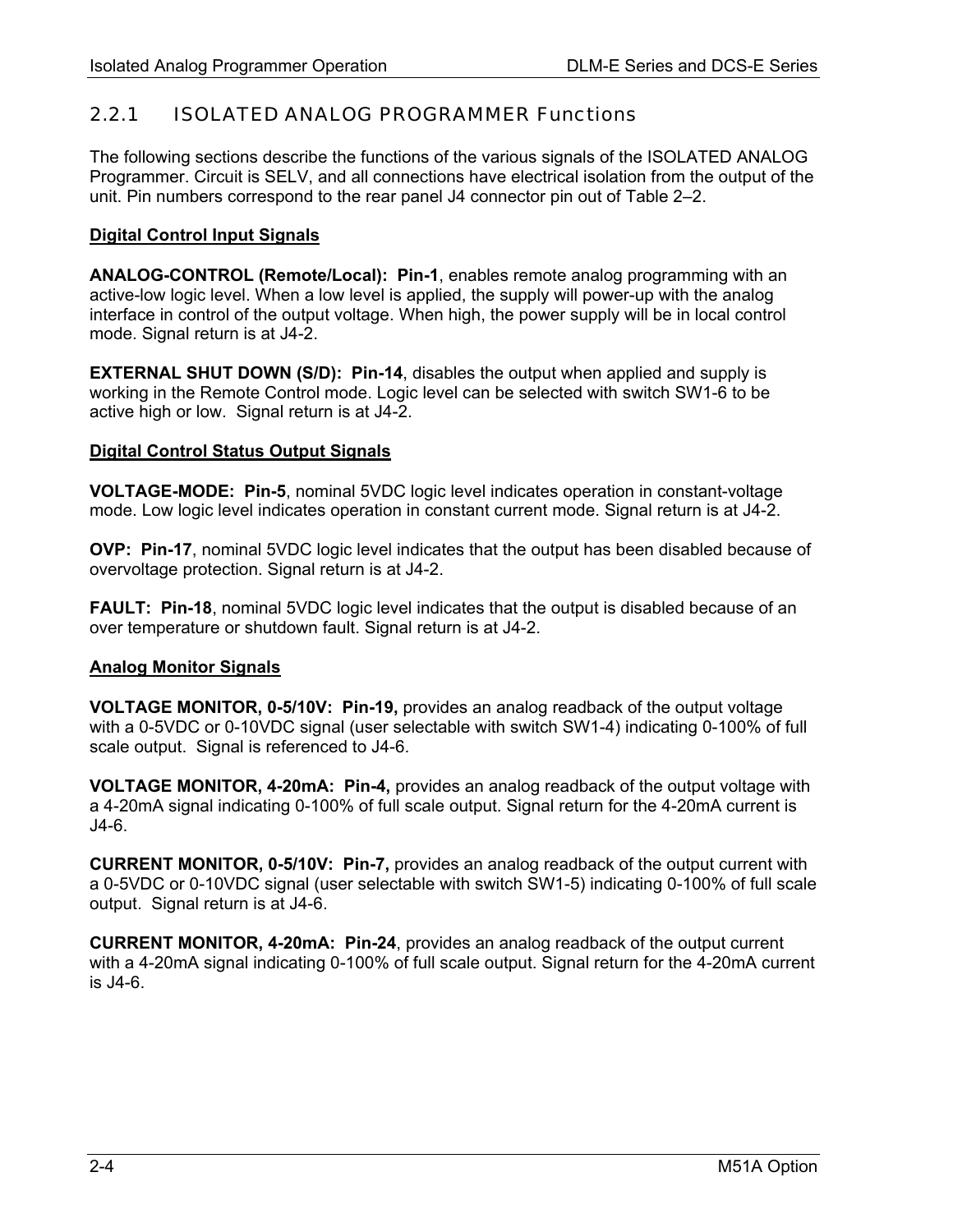#### **Analog Programming Signals**

**OVP PROGRAMMING INPUT: Pin-3**, an input signal of 0-5 volts or 0-10 volts (user selectable with switch SW1-3) programs the OVP threshold from 5-110% of full scale output voltage. Signal return is at J4-12.

*Note: The OVP input is programmed to 110% by an internal connection between the 1mA source on Pin-16 to a separate circuit. This allows the user to program remotely without having to provide a separate programming source or jumper to the OVP input.*

**VOLTAGE PROGRAMMING INPUT: Pin-9**, an input signal of 0-5 volts, 0-10 volts or 4-20mA programs the output voltage from 0-100% of full scale.

a) An input signal of 0-5 volts or 0-10 volts (user selectable with switch SW1-1) programs the output voltage from 0-100% of full scale. Signal return is at J4-12.

b) An input signal of 4-20mA (with switch SW1-1 set to ON (1) position, programs the output voltage from 0-100% of full scale. Jumpers from J4-25 to J4-12 and J4-20 to J4-8 are also required. Signal return for the 4-20mA current is J4-25.

**CURRENT PROGRAMMING INPUT: Pin-10**, an input signal of 0-5 volts, 0-10 volts or 4-20mA programs the output current from 0-100% of full scale.

a) An input signal of 0-5 volts or 0-10 volts (user selectable with switch SW1-2) programs the output current from 0-100% of full scale. Signal return is at J4-12.

b) An input signal of 4-20mA (with switch SW1-2 set to ON (1) position) programs the output current from 0-100% of full scale. Jumpers from J4-13 to J4-12 and J4-23 to J4-11 are also required. Signal return for the 4-20mA current is J4-23.

**OVP RESISTANCE PROGRAMMING OUTPUT: Pin-16**, provides a 1mA current source which when connected to Pin-3, the OVP PROG INPUT, with a 0-10KΩ external resistor connected between Pin-16 and Pin-12, programs the OVP threshold from 5-110% of full scale output voltage. Switch SW1-3 must be set to ON (1) to select 0-5VDC input range.

*Note: The OVP input is programmed to 110% by an internal connection between the 1mA source on Pin-16 to a separate circuit. This allows the user to program remotely without having to provide a separate programming source or jumper to the OVP input.*

**VOLTAGE RESISTANCE PROGRAMMING OUTPUT: Pin-21**, provides a 1mA current source which when connected to Pin-9, the V PROG INPUT, with a 0-5KΩ external resistor connected between Pin-21 and Pin-12, programs the output voltage from 0-100% of full scale output. Switch SW1-1 must be set to ON (1) to select 0-5VDC input range.

**CURRENT RESISTANCE PROGRAMMING OUTPUT: Pin-22**, provides a 1mA current source which when connected to Pin-10, the I PROG INPUT, with a 0-5KΩ external resistor connected between Pin-22 and Pin-12, programs the output current from 0-100% of full scale output. Switch SW1-2 must be set to ON (1) to select 0-5VDC input range.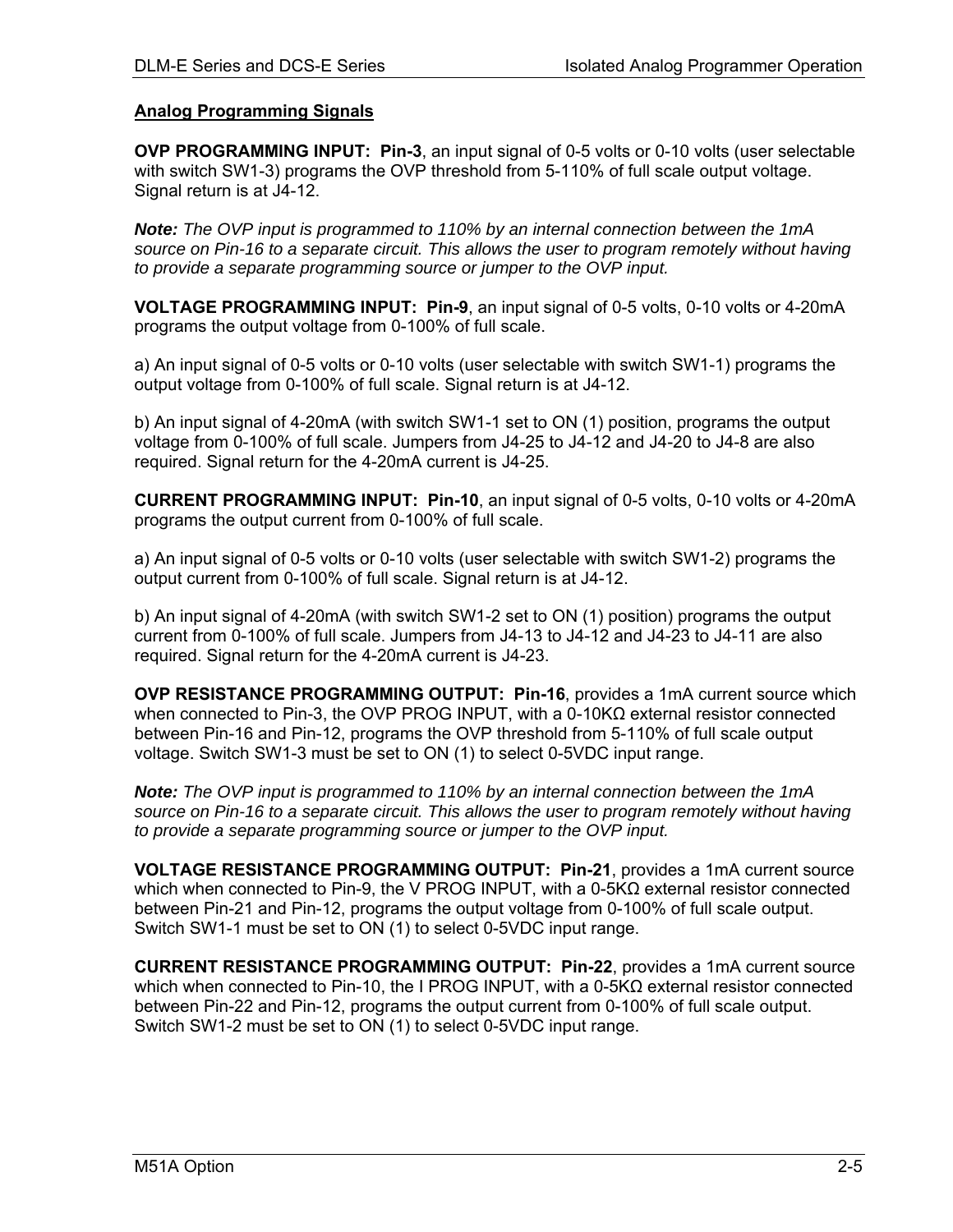#### **Auxiliary Sources**

**AUXILIARY DC OUTPUT: Pin-15**, 16VDC source for use with logic and programming circuits. Source capability is adequate to provide for full scale programming of output voltage, current, or OVP when the user connects it to the appropriate programming input(s). Source is referenced to Pin-6. Can be used as a source for 4-20mA programming current.

**AUXILIARY DC RETURN: Pin-6**, return for AUXILIARY source output.

**4-20MA CURRENT PROGRAMMING OFFSET SIGNAL (-2.5VDC**)**: Pin-8**, provides a negative 2.5VDC to zero out the 4mA signal generated by internal circuits when using 4-20mA programming of output voltage. Jumpers to Pin-20.

**4-20MA CURRENT PROGRAMMING OFFSET SIGNAL (-2.5VDC): Pin-11**, provides a negative 2.5VDC to offset the signal generated by internal circuits when using 4-20mA programming of output current. Jumpers to Pin-23.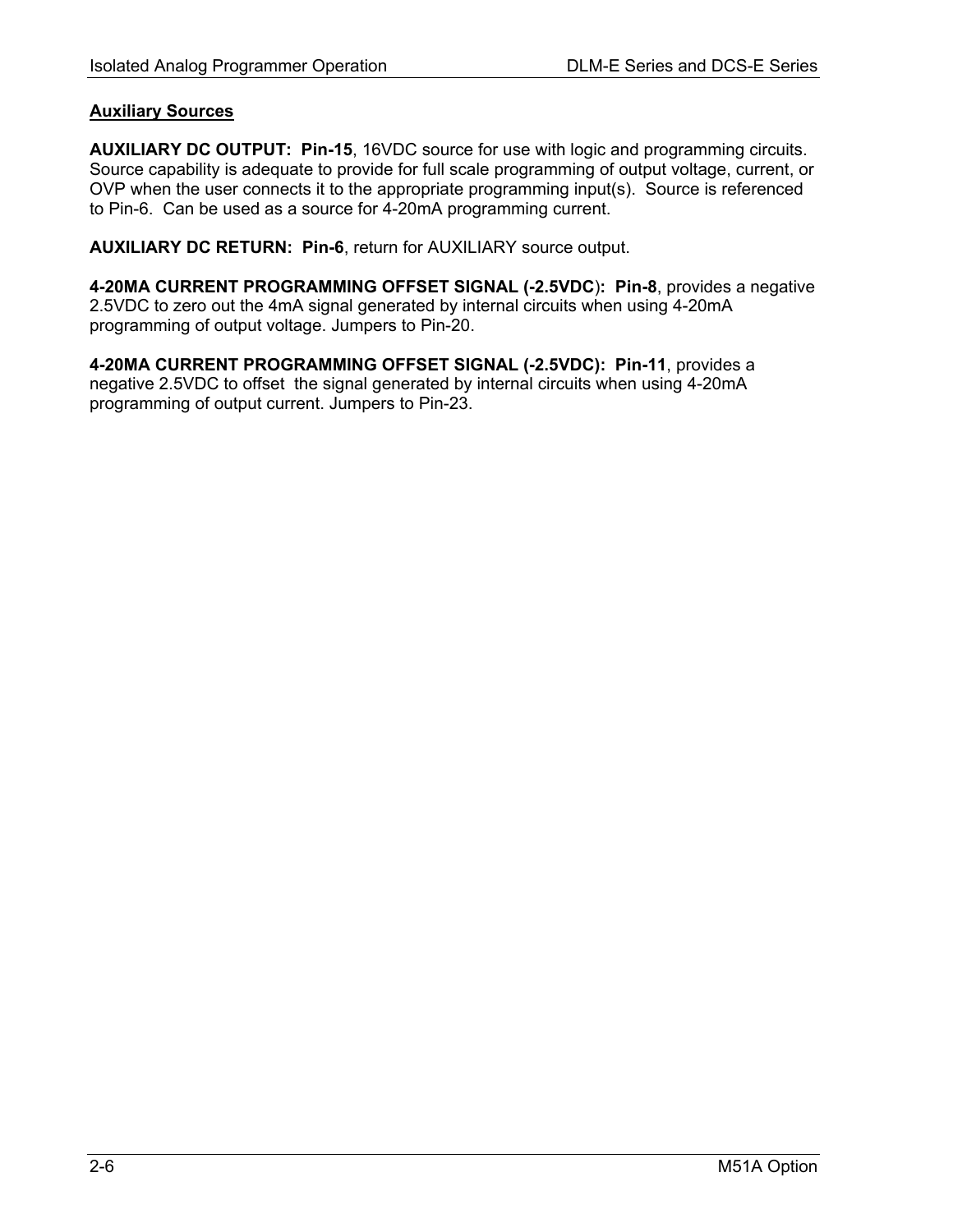#### <span id="page-14-0"></span>2.3 Remote Programming Configuration

#### 2.3.1 Voltage Source Programming of Output Voltage



Set up for voltage source programming of the output voltage as follows:

- 1. Set SW1-1, V PROG, to ON (1) for 0-5VDC programming range.
- 2. Set SW1-1, V PROG, to OFF (0) for 0-10VDC programming range.
- 3. Connect the external programming voltage source to the ISOLATED ANALOG PROGRAMMER connector, J4, with positive to Pin-9 and negative to Pin-12.
- 4. Connect Pin-1, ANALOG-CONTROL, of the ISOLATED ANALOG PROGRAMMER connector, J4, to Pin-2 to enable remote control.
- 5. Program the other parameters to the desired limit values.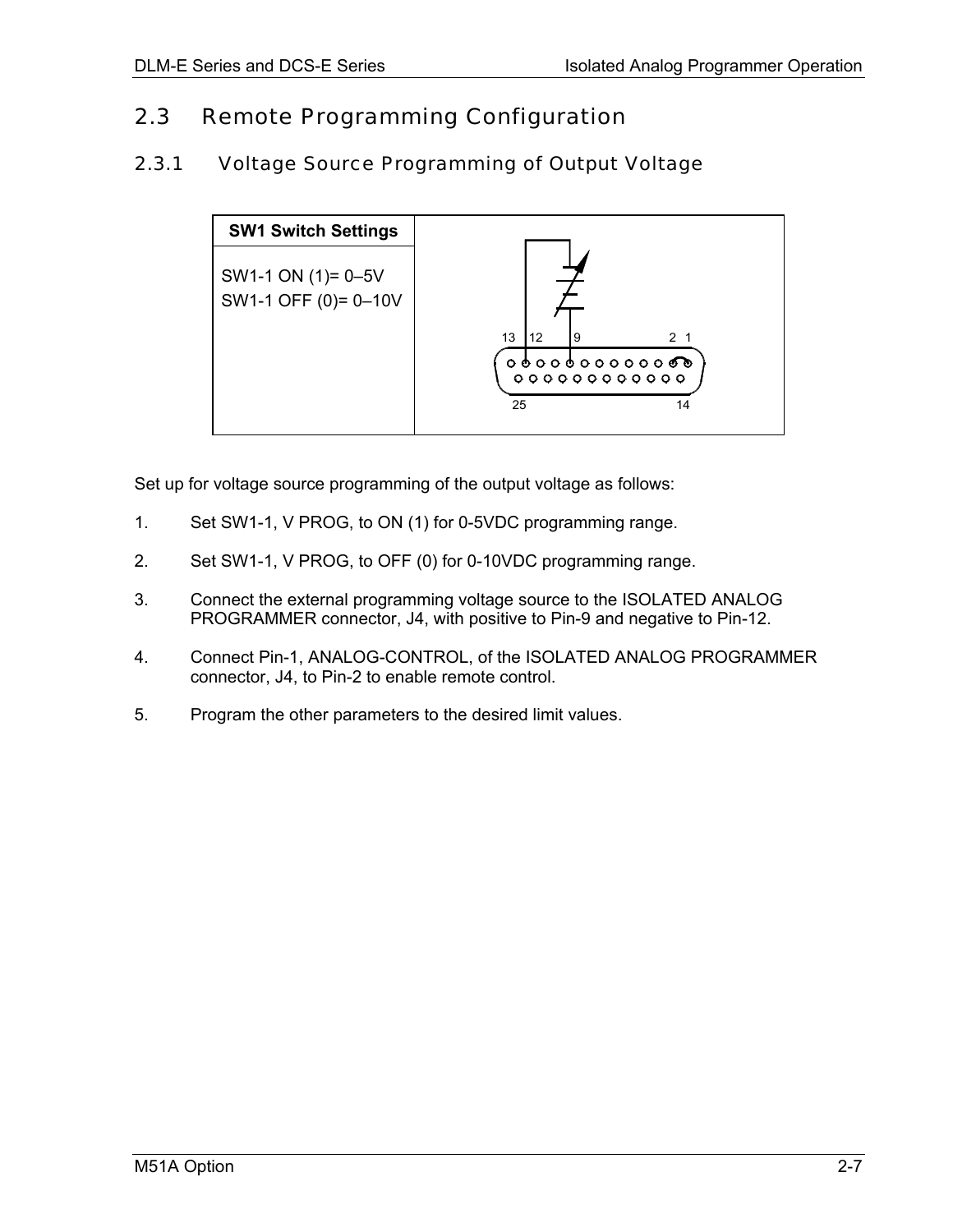## <span id="page-15-0"></span>2.3.2 Voltage Source Programming of Output Current



Set up for voltage source programming of the output voltage as follows:

- 1. Set SW1-2, I PROG, to ON (1) for 0-5VDC programming range.
- 2. Set SW1-1, V PROG, to OFF (0) for 0-10VDC programming range.
- 3. Connect the external programming voltage source to the ISOLATED ANALOG PROGRAMMER connector, J4, with positive to Pin-10 and negative to Pin-12.
- 4. Connect Pin-1, ANALOG-CONTROL, of the ISOLATED ANALOG PROGRAMMER connector, J4, to Pin-2 to enable remote control.
- 5. Program the other parameters to the desired limit values.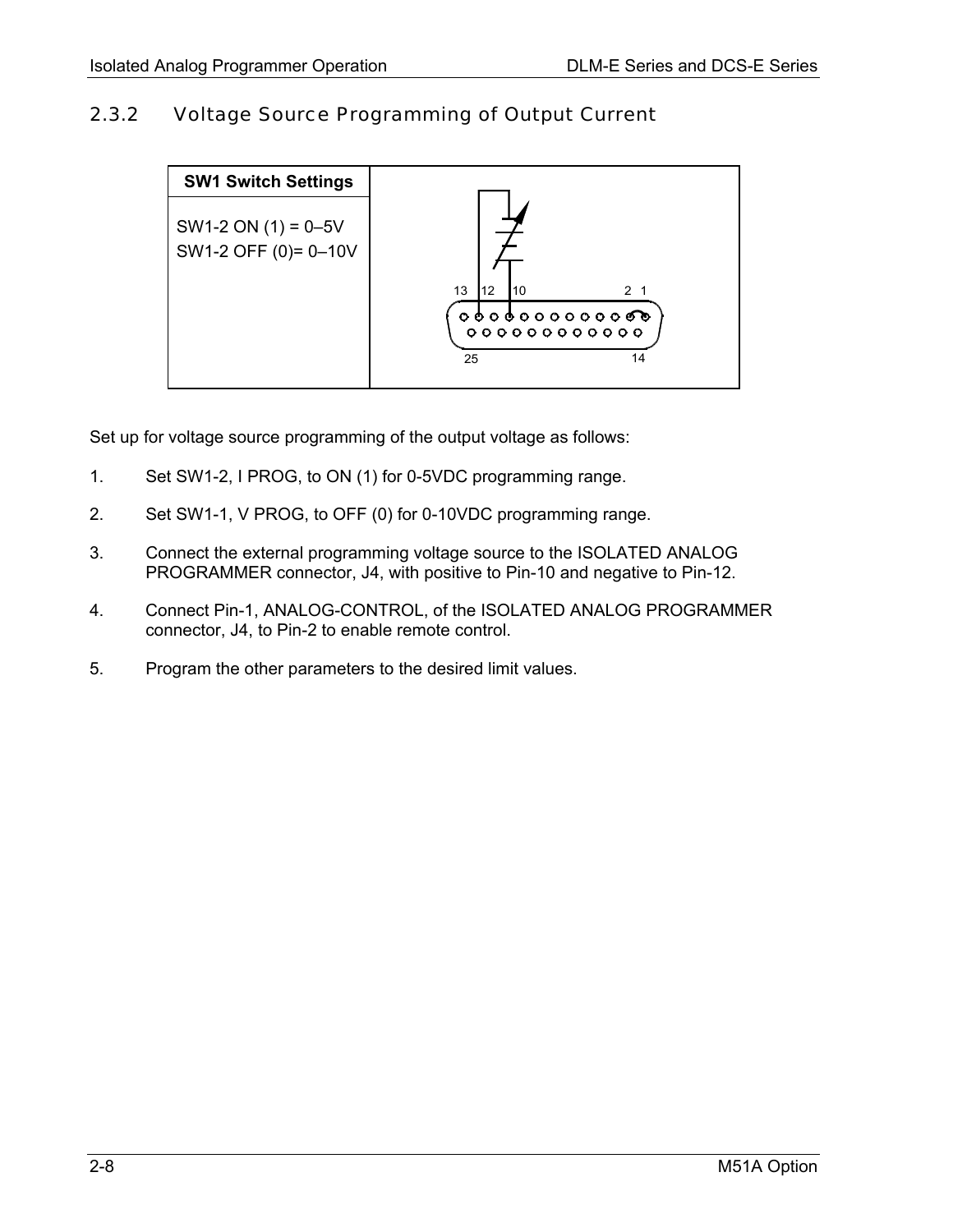#### <span id="page-16-0"></span>2.3.3 Voltage Source Programming of OVP



Set up for voltage source programming of OVP as follows:

- 1. Set SW1-3, OVP PROG, to ON (1) for 0-5VDC programming range.
- 2. Set SW1-3, OVP PROG, to OFF (0) for 0-10VDC programming range.
- 3. Connect the external programming voltage source to the ISOLATED ANALOG PROGRAMMER connector, J4, with positive to Pin-5 and negative to Pin-12.
- 4. Connect Pin-1, ANALOG-CONTROL, of the ISOLATED ANALOG PROGRAMMER connector, J4, to Pin-2 to enable remote control.
- 5. Connect Pin 16, OVP RESISTANCE PROGRAMMING OUTPUT, of the ISOLATED ANALOG PROGRAMMER connector, J4, to Pin 6 to disable the default OVP programming connection.
- 6. Program the other parameters to the desired limit values.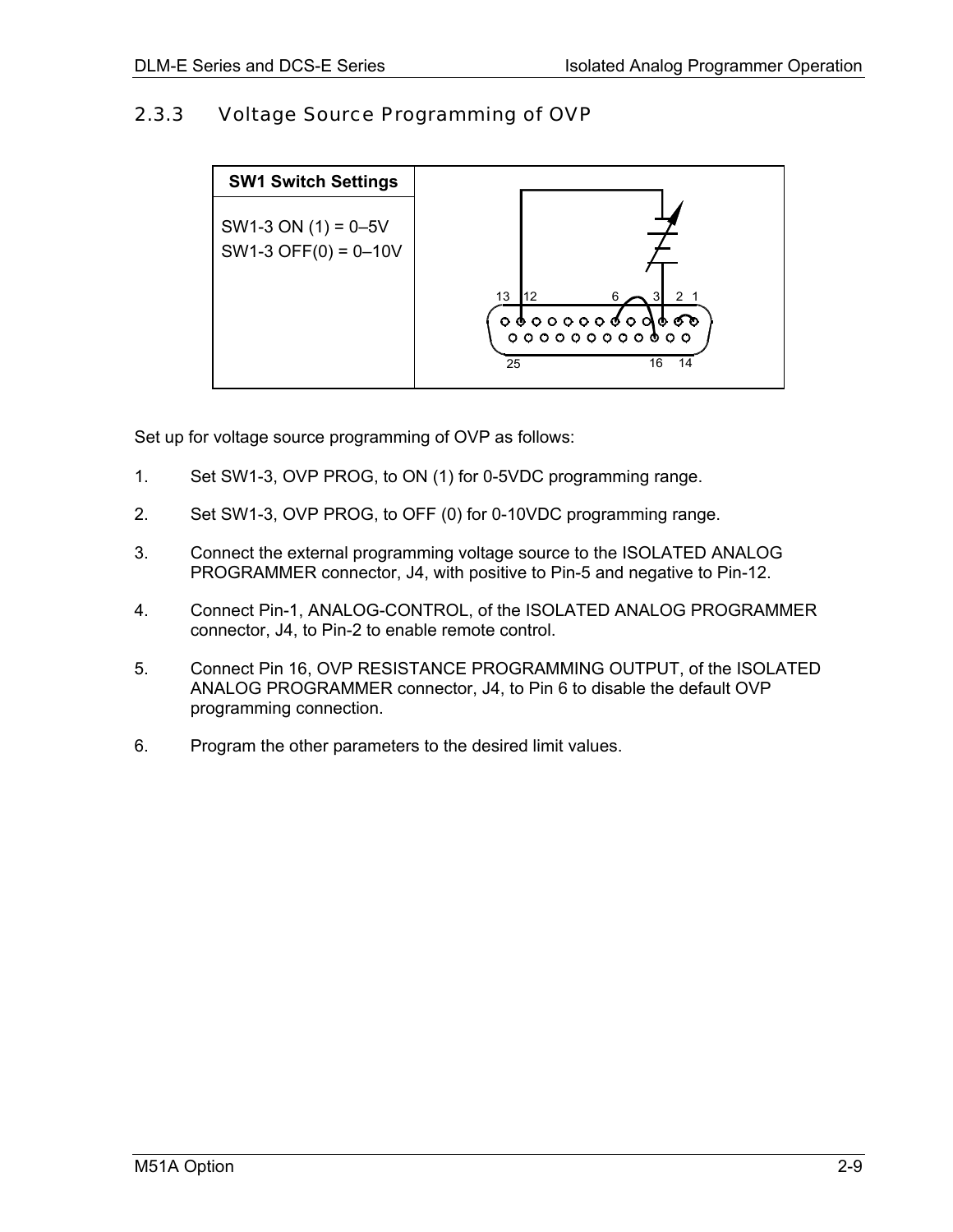## <span id="page-17-0"></span>2.3.4 Resistance Programming of Output Voltage



Set up for resistance programming of the output voltage as follows:

- 1. Set SW1-1, V PROG, to ON (1) for 0-5VDC programming range.
- 2. Connect the external programming resistance, 0-5kΩ, to the ISOLATED ANALOG PROGRAMMER connector, J4, from Pin-9 to Pin-12.
- 3. Connect a jumper from Pin-21 to Pin-9 to connect the 1mA current source.
- 4. Connect Pin-1, ANALOG-CONTROL, of the ISOLATED ANALOG PROGRAMMER connector, J4, to Pin-2 to enable remote control.
- 5. Program the other parameters to the desired limit values.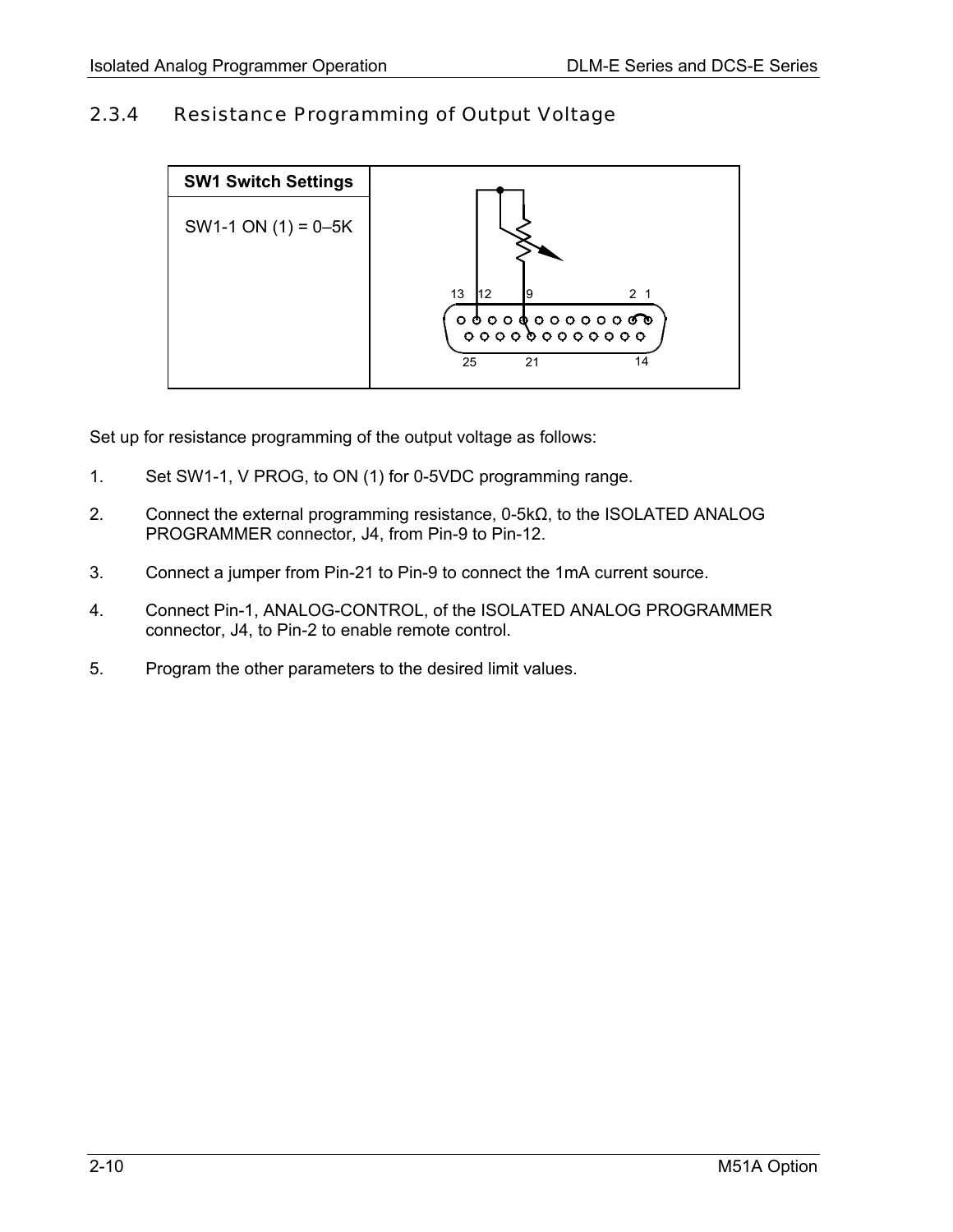### <span id="page-18-0"></span>2.3.5 Resistance Programming of Output Current



Set up for resistance programming of the output current as follows:

- 1. Set SW1-2, I PROG, to ON (1) for 0-5VDC programming range.
- 2. Connect the external programming resistance, 0-5kΩ, to the ISOLATED ANALOG PROGRAMMER connector, J4, from Pin-10 to Pin-12.
- 3. Connect a jumper from Pin-22 to Pin-10 to connect the 1mA current source.
- 4. Connect Pin-1, ANALOG-CONTROL, of the ISOLATED ANALOG PROGRAMMER connector, J4, to Pin-2 to enable remote control.
- 5. Program the other parameters to the desired limit values.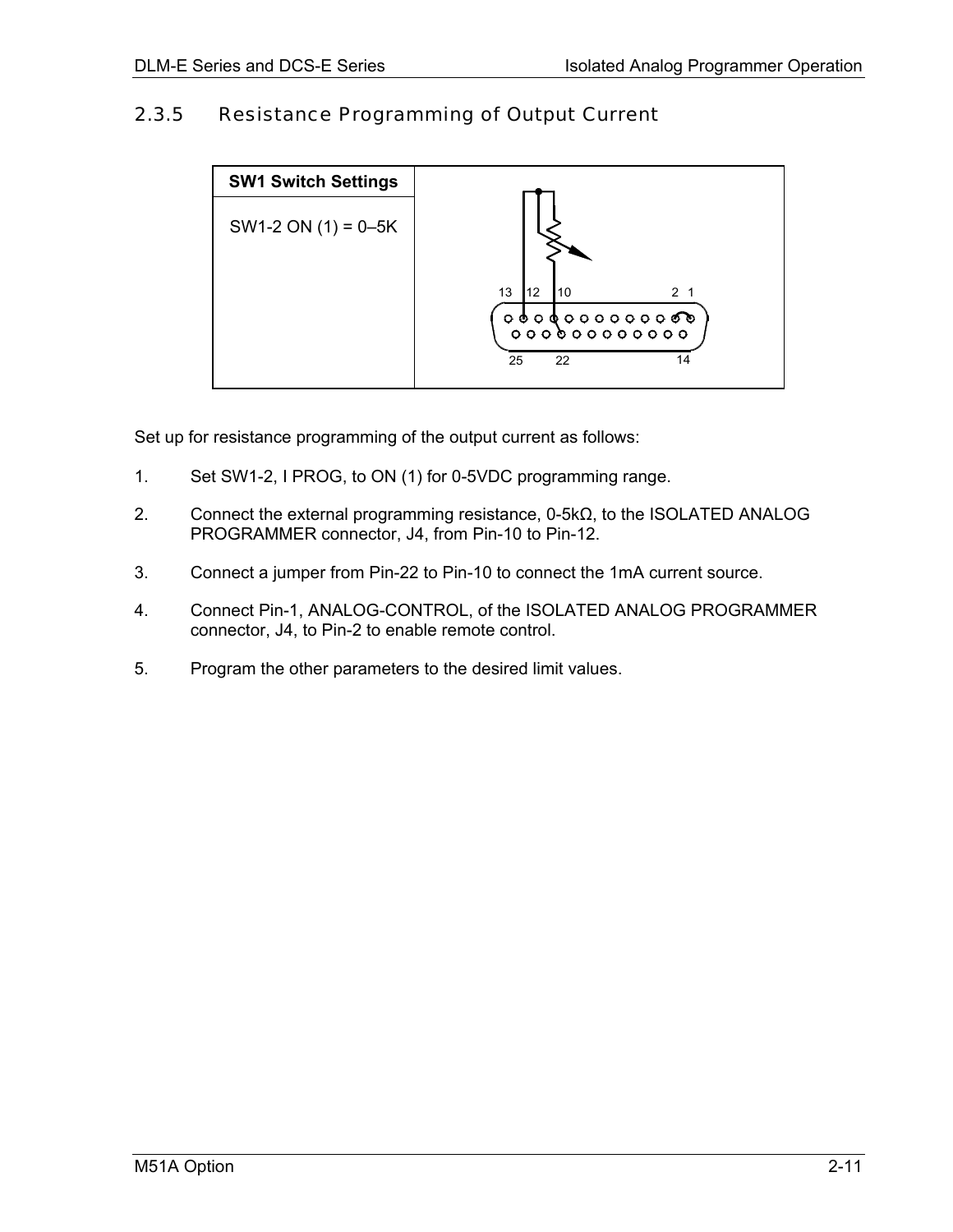#### <span id="page-19-0"></span>2.3.6 Resistance Programming of OVP



Set up for resistance programming of the output voltage as follows:

- 1. Set SW1-3, OVP PROG, to ON (1) for 0-5VDC programming range.
- 2. Connect the external programming resistance, 0-5KΩ, to the ISOLATED ANALOG PROGRAMMER connector, from Pin-3 to Pin-12.
- 3. Connect a jumper from Pin-3 to Pin-21 or Pin-22, (whichever one is available) to connect the 1mA current source.
- 4. Connect Pin-1, ANALOG-CONTROL, of the ISOLATED ANALOG PROGRAMMER connector, J4, to Pin-2 to enable remote control.
- 5. Program the other parameters to the desired limit values.
- 6. Connect Pin-16, OVP Default Programming Input, of the ISOLATED ANALOG PROGRAMMER connector (J4) to Pin-6 to disable the default OVP programming connection.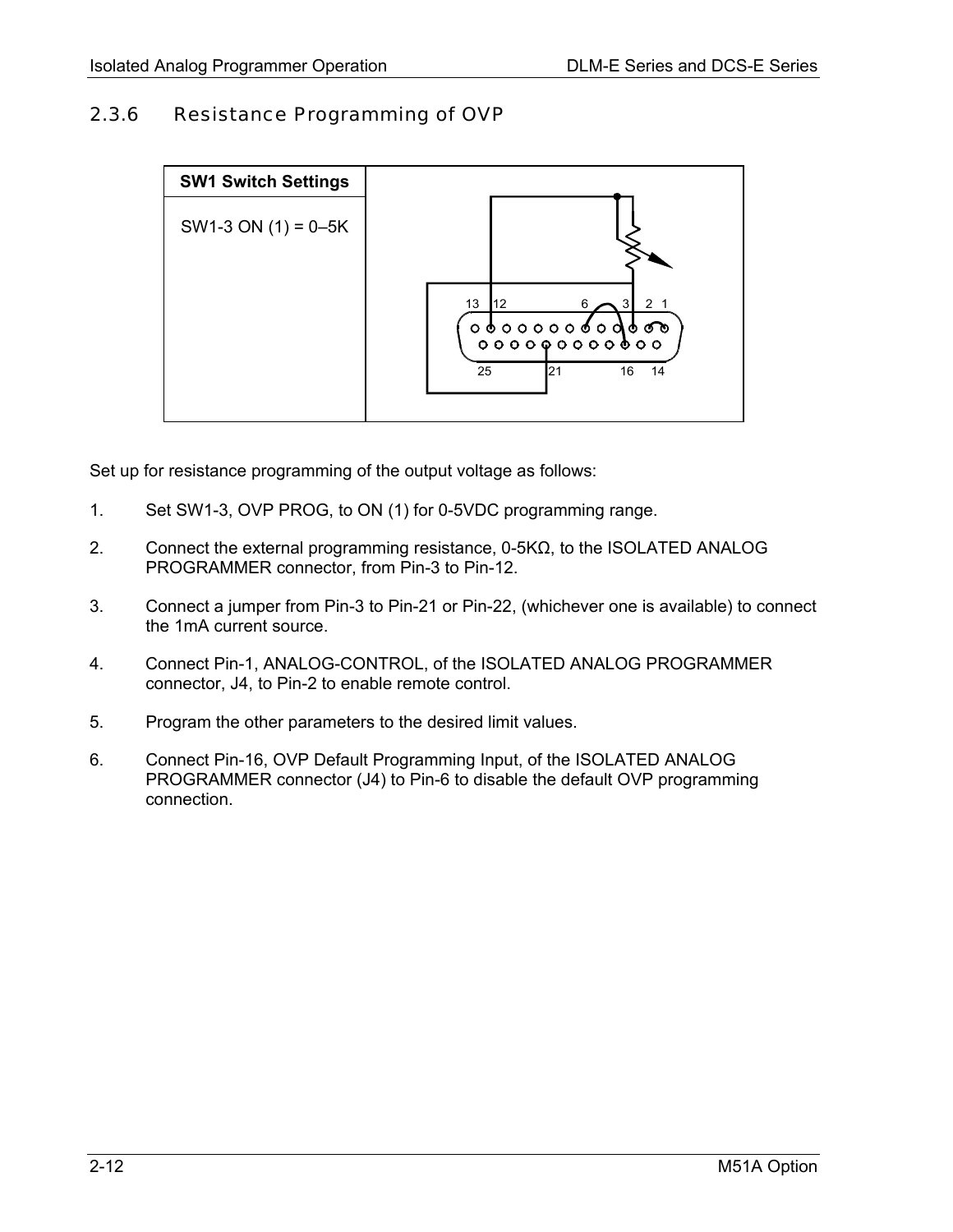#### <span id="page-20-0"></span>2.3.7 4-20mA Current Source Programming of Output Voltage



Set up for 4-20 mA programming of the output voltage as follows:

- 1. Set SW1-1, V PROG, to ON (1) for 4-20mA programming range.
- 2. Connect the external programming current source to the ISOLATED ANALOG PROGRAMMER connector, J4, with the source to Pin-9 and the return to Pin-25.
- 3. Connect a jumper from Pin-25 to Pin-12 to connect the 4-20mA current sense resistors to common.
- 4. Connect a jumper from Pin 20 to Pin 8 to provide the negative 2.5VDC to zero out the 4mA signal generated by internal circuits.
- 5. Connect Pin-1, ANALOG-CONTROL, of the ISOLATED ANALOG PROGRAMMER connector, J4, to Pin-2 to enable remote control.
- 6. Program the other parameters to the desired limit values.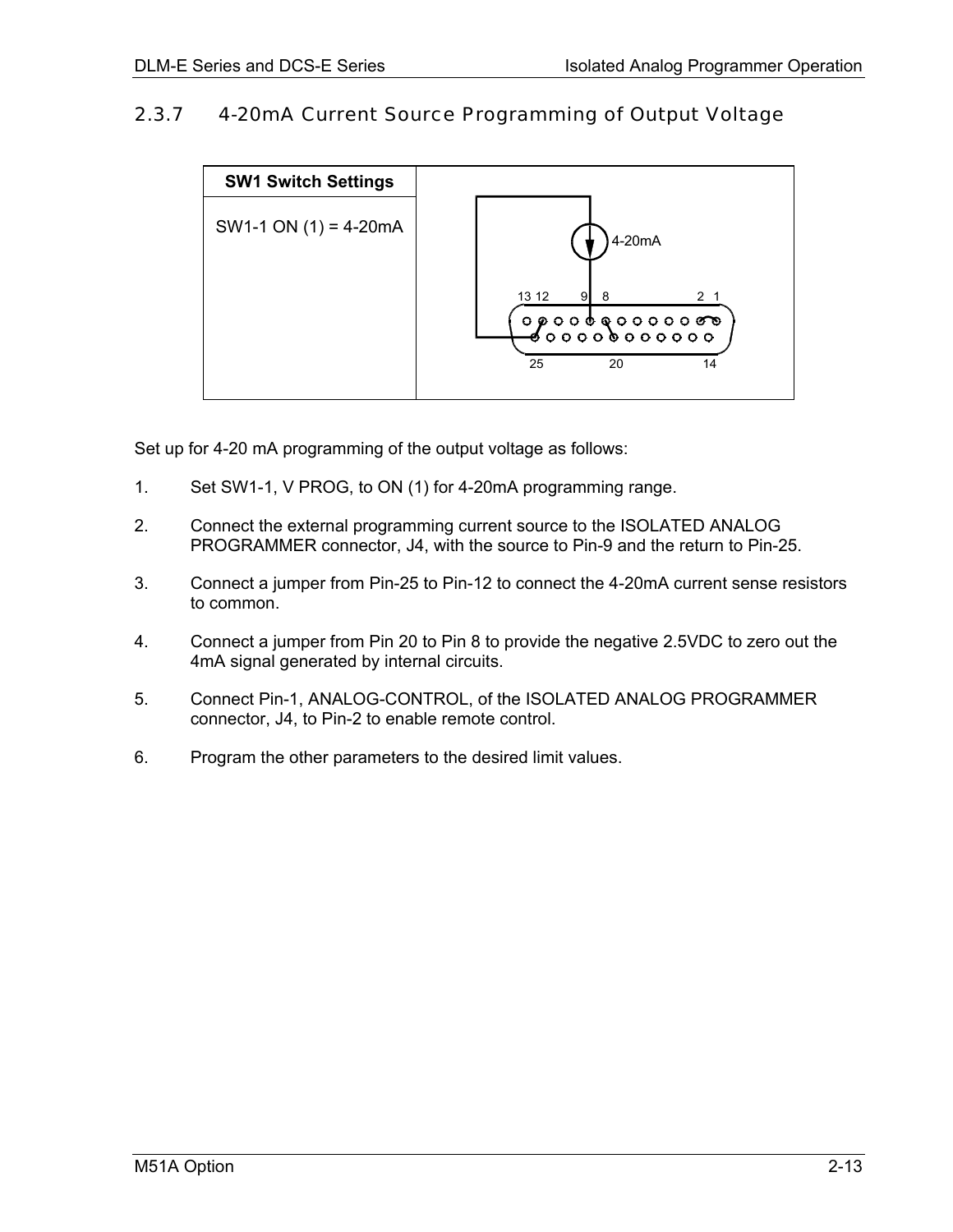#### <span id="page-21-0"></span>2.3.8 4-20mA Current Source Programming of Output Current



Set up for 4-20 mA programming of the output current as follows:

- 1. Set SW1-2, I PROG, to ON (1) for 4-20mA programming range.
- 2. Connect the external programming current source to the ISOLATED ANALOG PROGRAMMER connector, J4, with the source to Pin-10 and the return to Pin-13.
- 3. Connect a jumper from Pin-13 to Pin-12 to connect the 4-20mA current sense resistors to common.
- 4. Connect a jumper from Pin 23 to Pin 11 to provide the negative 2.5VDC to zero out the 4mA signal generated by internal circuits.
- 5. Connect Pin-1, ANALOG-CONTROL, of the ISOLATED ANALOG PROGRAMMER connector, J4, to Pin-2 to enable remote control.
- 6. Program the other parameters to the desired limit values.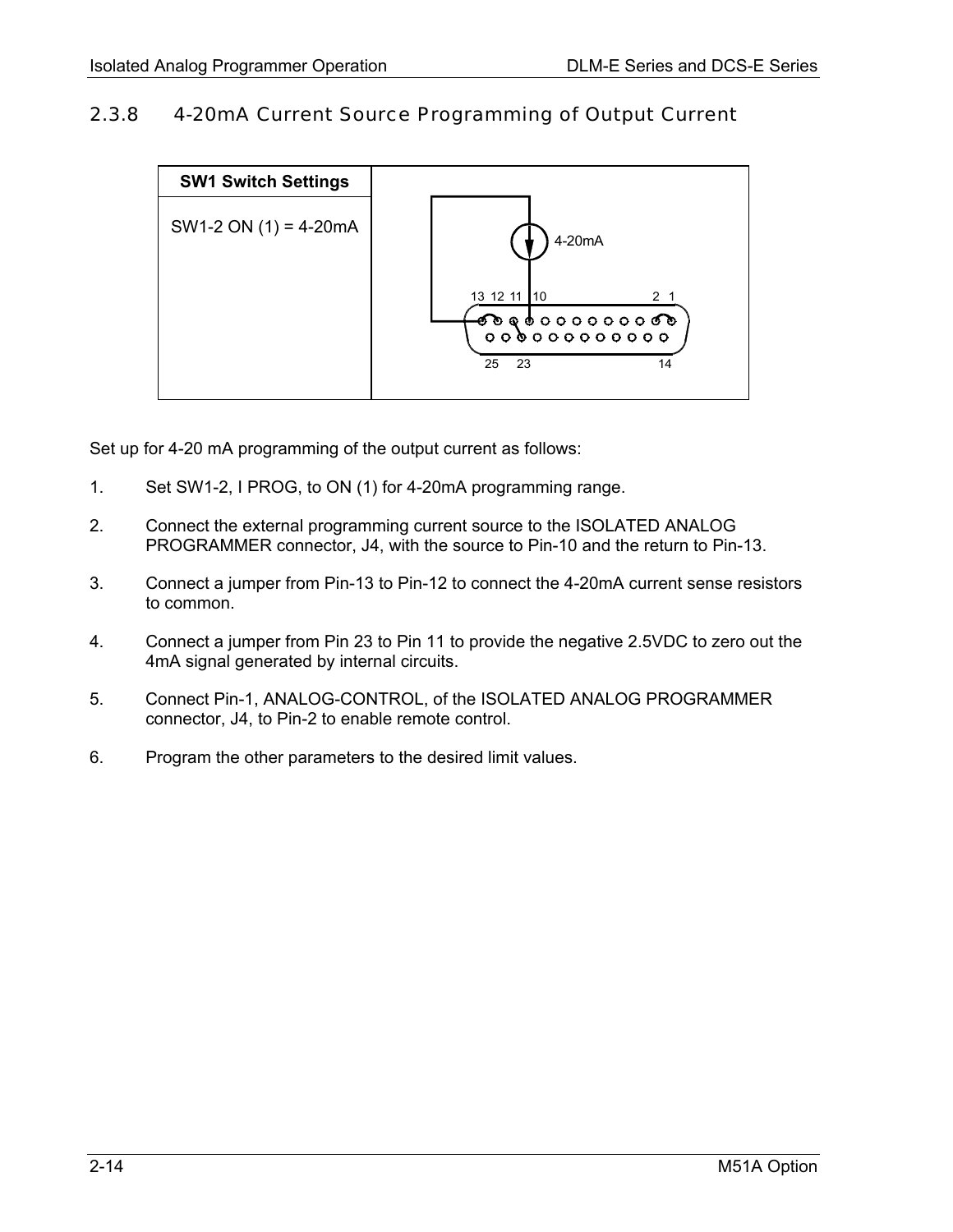### <span id="page-22-0"></span>2.3.9 Programming the Shutdown Function



*Figure 2–3. Using Shutdown with a DC Input (Positive Logic)* 

### 2.3.10 TTL Shutdown

Set up for Shutdown input signal as follows:

- 1. Connect the shutdown signal source to the ISOLATED ANALOG PROGRAMMER connector, J4, with positive to Pin-14 and the return to Pin-2.
- 2. Set switch SW1-6 to select the desired logic as defined in the following table.

| <b>Switch SW1-6 Setting</b> | <b>Signal Level</b> | <b>Output Condition</b> |
|-----------------------------|---------------------|-------------------------|
| OFF $(0)$ = Negative Logic  | Low                 | OFF                     |
|                             | High                | ON                      |
|                             | High                | OFF                     |
| $ON(1)$ = Positive Logic    | Low                 | OΝ                      |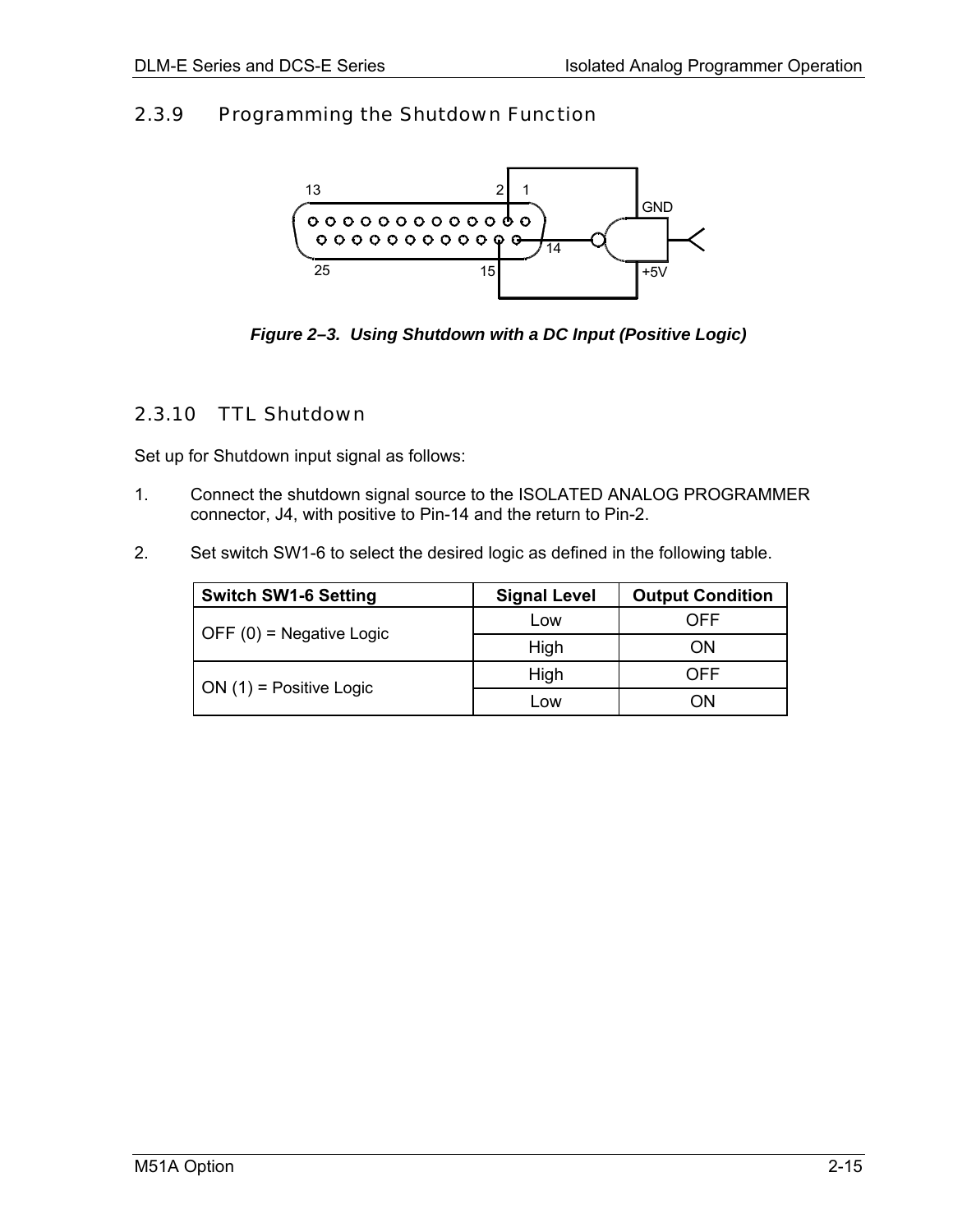#### <span id="page-23-0"></span>2.3.11 Shutdown Application – Contact Closure

An external relay, whether normally open or normally closed, may be used to activate the Shutdown circuit. Either positive or negative logic may be used.

Set up for Shutdown input signal as follows:

- 1. Connect one side of the external relay to pin 15 (+16 VDC Auxiliary Output) on connector J4. Connect the other side of the relay to pin 14 (Remote Shutdown Input).
- 2. Set rear panel DIP switch SW1-6 to select the desired circuit logic as defined in the following table.

| <b>Relay</b>          | <b>Switch SW1-6 Setting</b> | <b>Relay Coil State</b> | Output     |
|-----------------------|-----------------------------|-------------------------|------------|
|                       | ON (1) (Positive Logic)     | Energized               | <b>OFF</b> |
|                       |                             | De-energized            | <b>ON</b>  |
| Normally Open Relay   | OFF (0) (Negative Logic)    | Energized               | <b>ON</b>  |
|                       |                             | De-energized            | <b>OFF</b> |
|                       |                             | Energized               | <b>ON</b>  |
|                       | ON (1) (Positive Logic)     | De-energized            | <b>OFF</b> |
| Normally Closed Relay |                             | Energized               | <b>OFF</b> |
|                       | OFF (0) (Negative Logic)    | De-energized            | ON         |



*Figure 2–4. Using Shutdown with Contact Closure of a Normally OPEN Relay (SW1-6 ON)*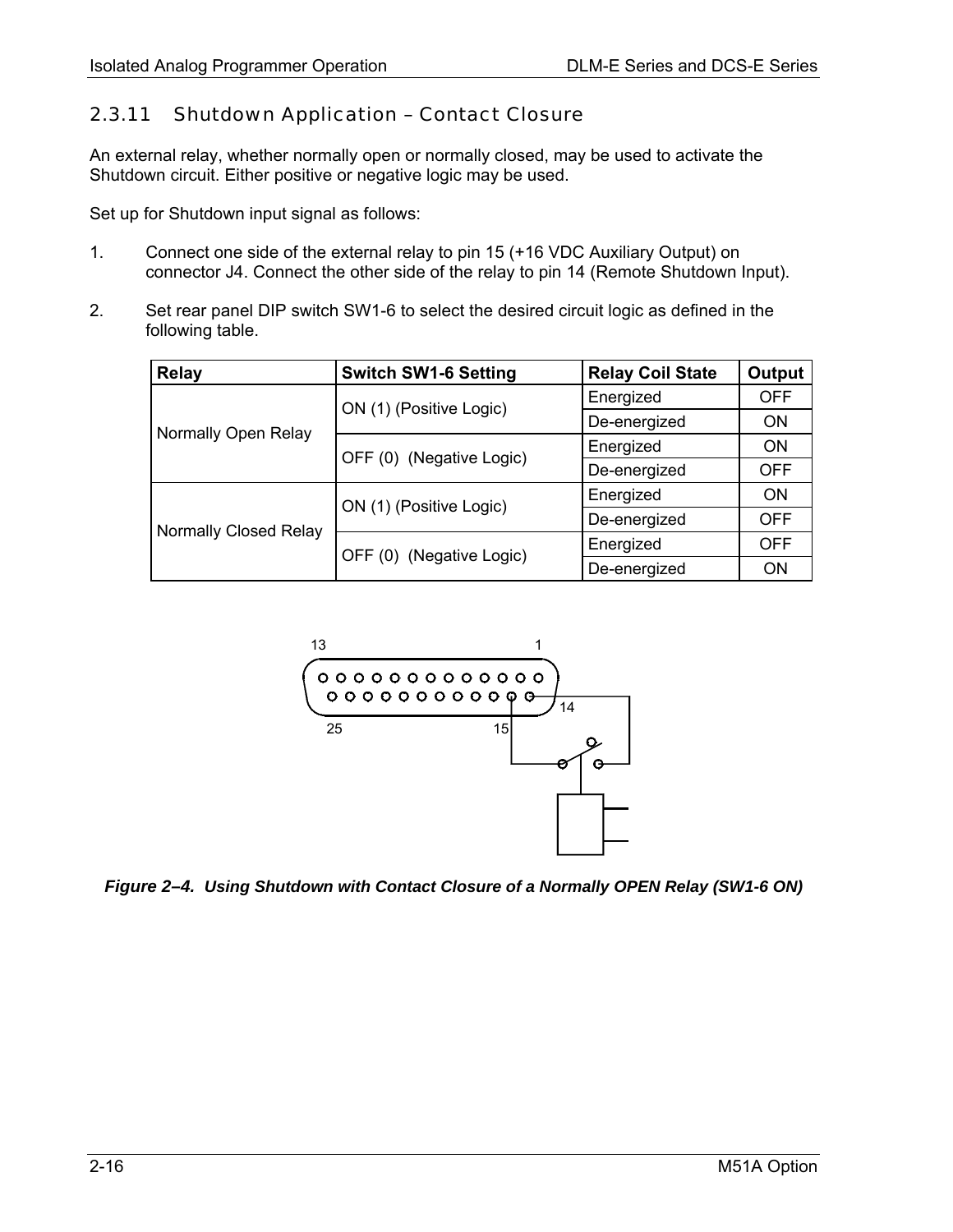<span id="page-24-0"></span>

*Figure 2–5. Using Shutdown with Contact Closure of a Normally OPEN Relay (SW1-6 OFF)* 



*Figure 2–6. Using Shutdown with Contact Closure of a Normally CLOSED Relay (SW1-6 ON)*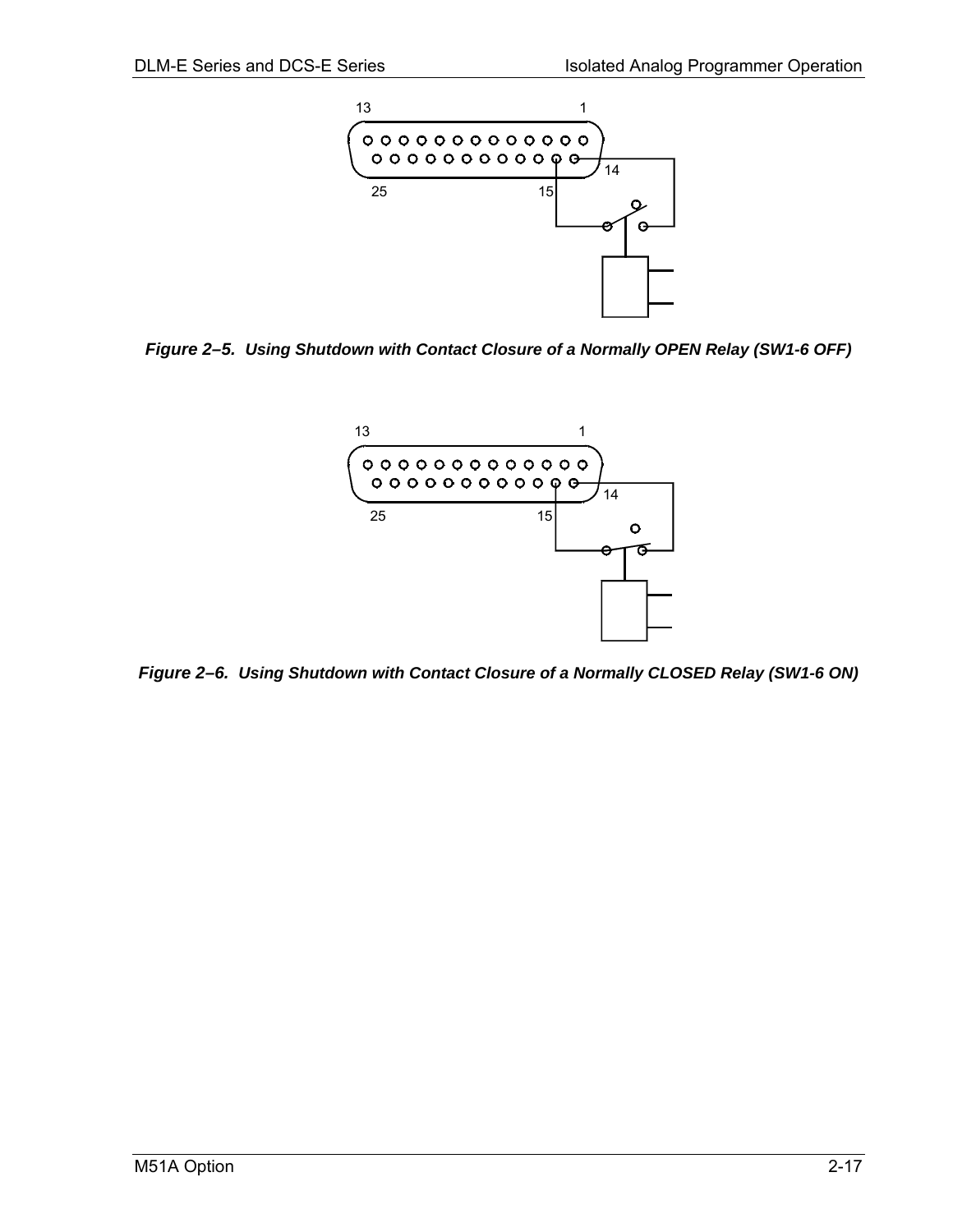#### <span id="page-25-0"></span>2.3.12 Local/Remote Application

An external relay or switch may be used to select the Local/Remote function.

- 1. Connect one side of the contacts to Pin-15 (+16 VDC Auxiliary Output) on connector J4. Connect the other contact to Pin-2. Connect the wiper to Pin-1, Analog Control Input.
- 2. Remote operation results when Pin-1 is low (Pin 1-2) and local supply operation results when Pin-1 is high (Pin1-15).



*Figure 2–7 Using Local/Remote Operation with Contact Closure*